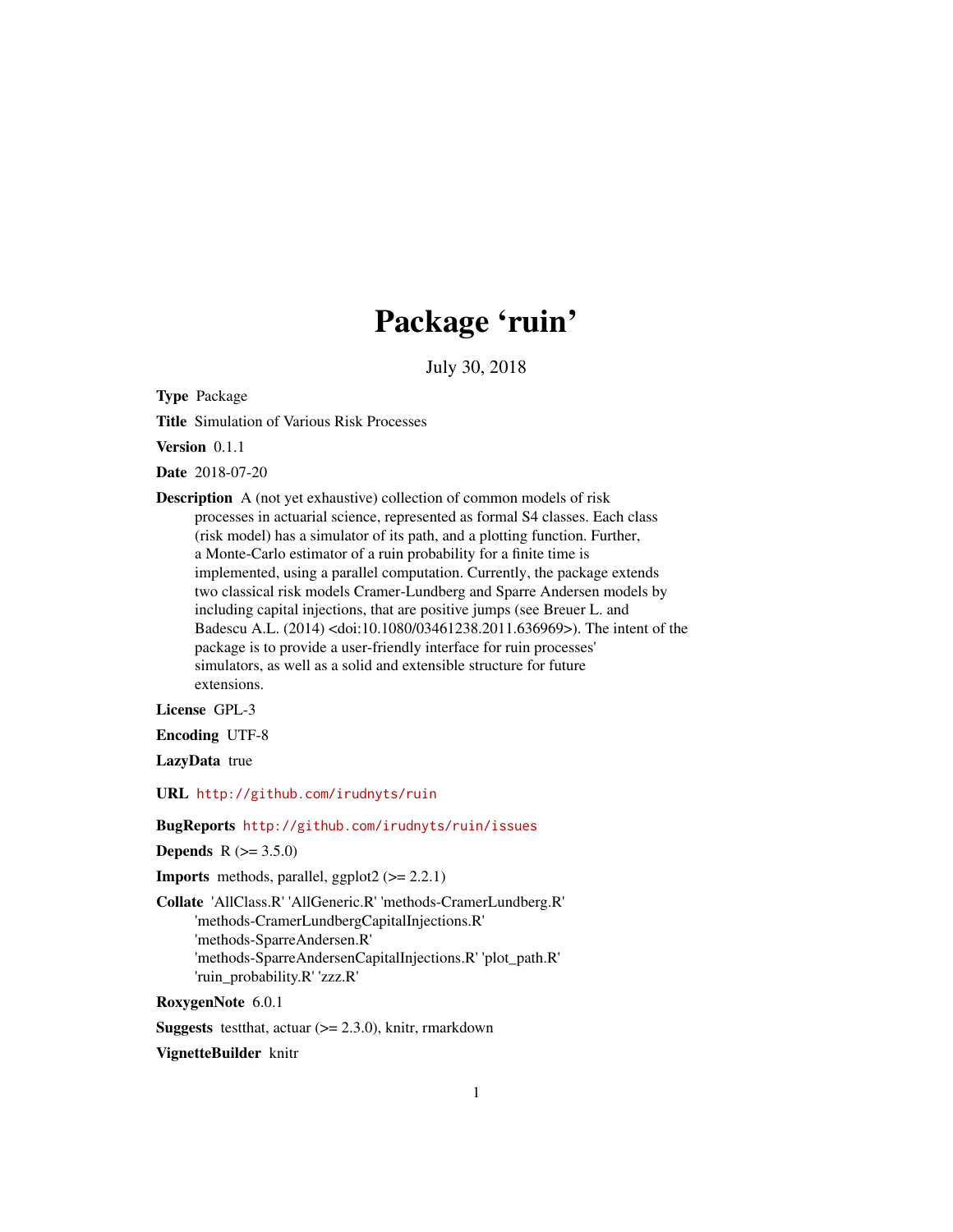NeedsCompilation no Author Iegor Rudnytskyi [aut, cre] Maintainer Iegor Rudnytskyi <iegor.rudnytskyi@gmail.com> Repository CRAN Date/Publication 2018-07-30 12:56:18 UTC

### R topics documented:

|       |                                                                                                                   | 5  |
|-------|-------------------------------------------------------------------------------------------------------------------|----|
|       |                                                                                                                   | 6  |
|       |                                                                                                                   | 8  |
|       |                                                                                                                   |    |
|       |                                                                                                                   |    |
|       |                                                                                                                   |    |
|       |                                                                                                                   |    |
|       |                                                                                                                   |    |
|       |                                                                                                                   |    |
|       |                                                                                                                   |    |
|       | simulate_path,CramerLundbergCapitalInjections-method 15                                                           |    |
|       |                                                                                                                   |    |
|       | simulate_path,SparreAndersenCapitalInjections-method 17                                                           |    |
|       |                                                                                                                   |    |
|       |                                                                                                                   |    |
|       | $SparreAndersenCapitalInjections \ldots \ldots \ldots \ldots \ldots \ldots \ldots \ldots \ldots \ldots \ldots 20$ |    |
|       |                                                                                                                   |    |
| Index |                                                                                                                   | 24 |

<span id="page-1-1"></span>CramerLundberg *Constructs an object of CramerLundberg S4 class*

#### Description

CramerLundberg() constructs an object of CramerLundberg S4 class.

#### Usage

```
CramerLundberg(initial_capital = NULL, premium_rate = NULL,
 claim_poisson_arrival_rate = NULL, claim_size_generator = NULL,
  claim_size_parameters = NULL)
```
<span id="page-1-0"></span>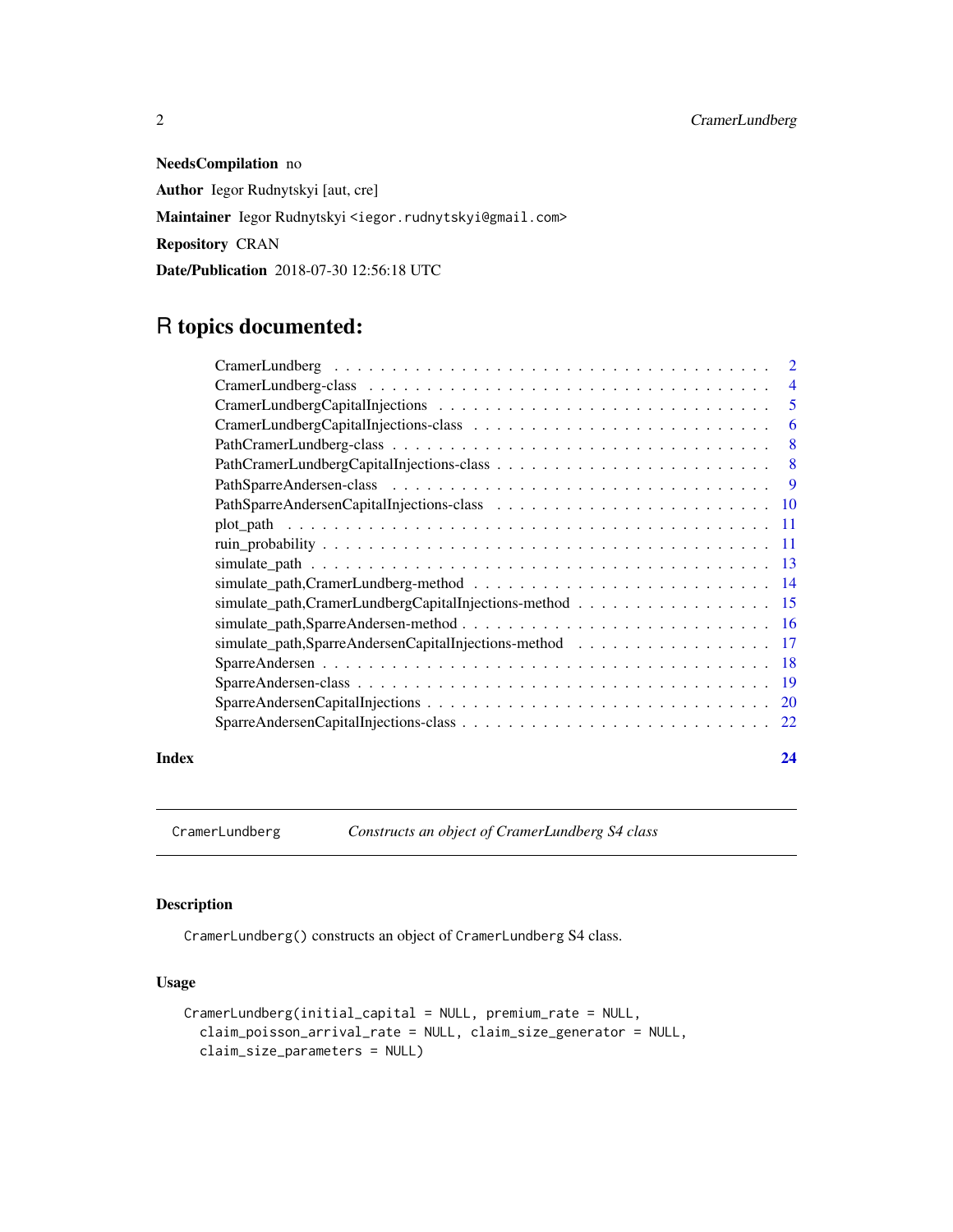#### <span id="page-2-0"></span>CramerLundberg 3

#### **Arguments**

initial\_capital a length one numeric non-negative vector specifying an initial capital. Default: 0. premium\_rate a length one numeric non-negative vector specifying a premium rate. Default: 1. claim\_poisson\_arrival\_rate a length one numeric positive vector specifying the rate of the Poisson process of claims' arrivals. Default: 1. claim\_size\_generator a function indicating the random generator of claims' sizes. Default: rexp.

claim\_size\_parameters

a named list containing parameters for the random generator of claims' sizes. Default: list(rate = 1).

#### Details

The function constructs an object of a formal S4 class CramerLundberg, a representation of classical risk process defined as follows:

$$
X(t) = u + ct - \sum_{i=1}^{N(t)} Y_i,
$$

where u is the initial capital (initial\_capital), c is the premium rate (premium\_rate),  $N(t)$ is the Poisson process with intensity  $\lambda$  (claim\_poisson\_arrival\_rate),  $Y_i$  are iid claim sizes (claim\_size\_generator and claim\_size\_parameters ).

#### Value

An object of [CramerLundberg](#page-3-1) class.

#### References

Albrecher H., Asmussen A. *Ruin Probabilities*. World Scientific, 2010.

#### See Also

[CramerLundbergCapitalInjections](#page-4-1), [SparreAndersen](#page-17-1), link{SparreAndersenCapitalInjections}.

#### Examples

```
model <- CramerLundberg(initial_capital = 10,
                        premium_rate = 1,
                        claim_poisson_arrival_rate = 1,
                        claim_size_generator = rexp,
                        claim_size_parameters = list(rate = 1))
```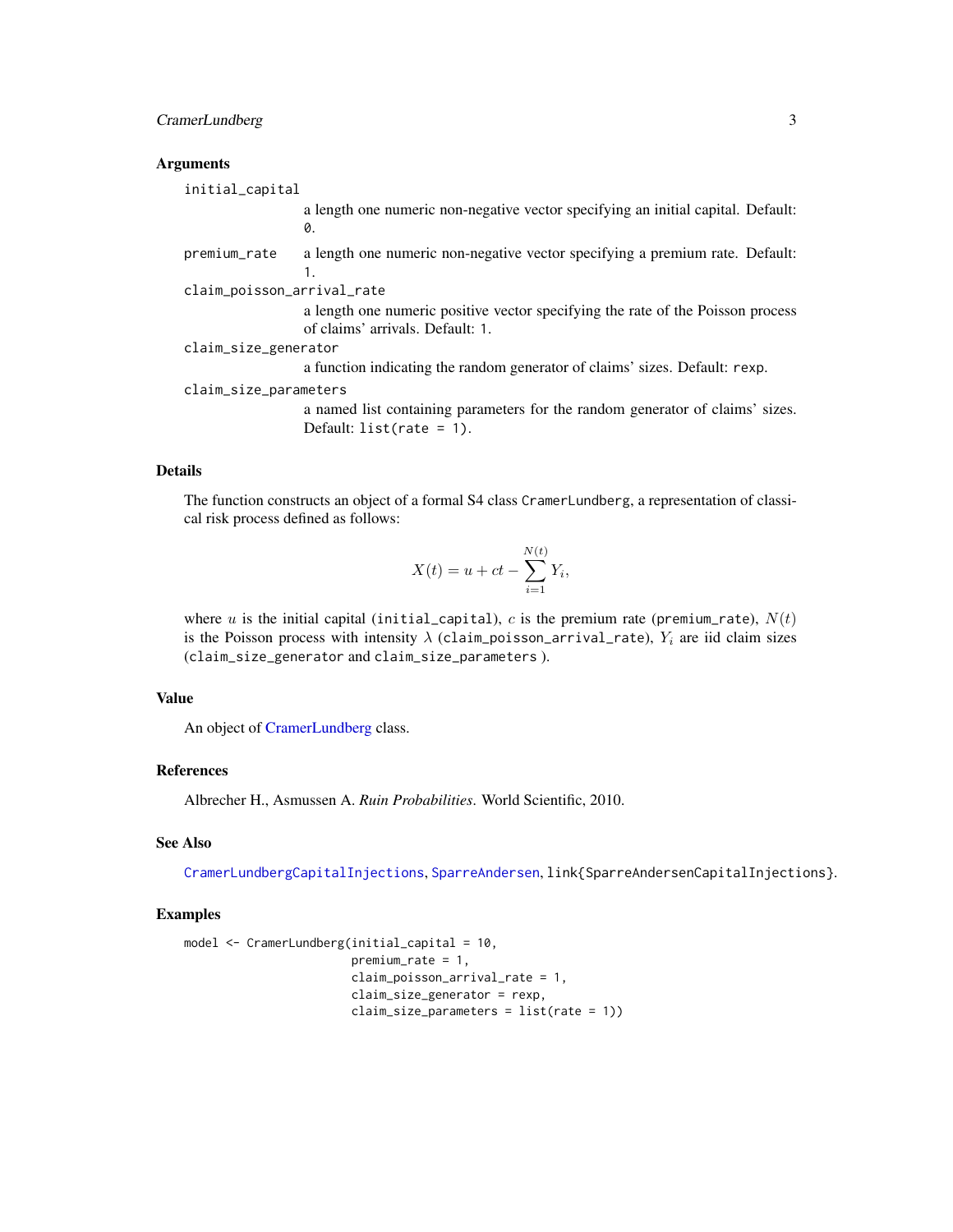#### <span id="page-3-1"></span><span id="page-3-0"></span>Description

A formal S4 class representation of classical Cramer-Lundberg model.

#### Details

The model is defined as follows:

$$
X(t) = u + ct - \sum_{i=1}^{N(t)} Y_i,
$$

where u is the initial capital (initial\_capital), c is the premium rate (premium\_rate),  $N(t)$ is the Poisson process with intensity  $\lambda$  (claim\_poisson\_arrival\_rate),  $Y_i$  are iid claim sizes (claim\_size\_generator and claim\_size\_parameters ).

Objects of class can be created only by using the constructor [CramerLundberg](#page-1-1).

#### **Slots**

initial\_capital a length one numeric non-negative vector specifying an initial capital.

premium\_rate a length one numeric non-negative vector specifying a premium rate.

- claim\_poisson\_arrival\_rate a length one numeric positive vector specifying the rate of the Poisson process of claims' arrivals.
- claim\_size\_generator a function indicating the random generator of claims' sizes.
- claim\_size\_parameters a named list containing parameters for the random generator of claims' sizes.

#### References

Albrecher H., Asmussen A. *Ruin Probabilities*. World Scientific, 2010.

#### See Also

[CramerLundberg](#page-1-1)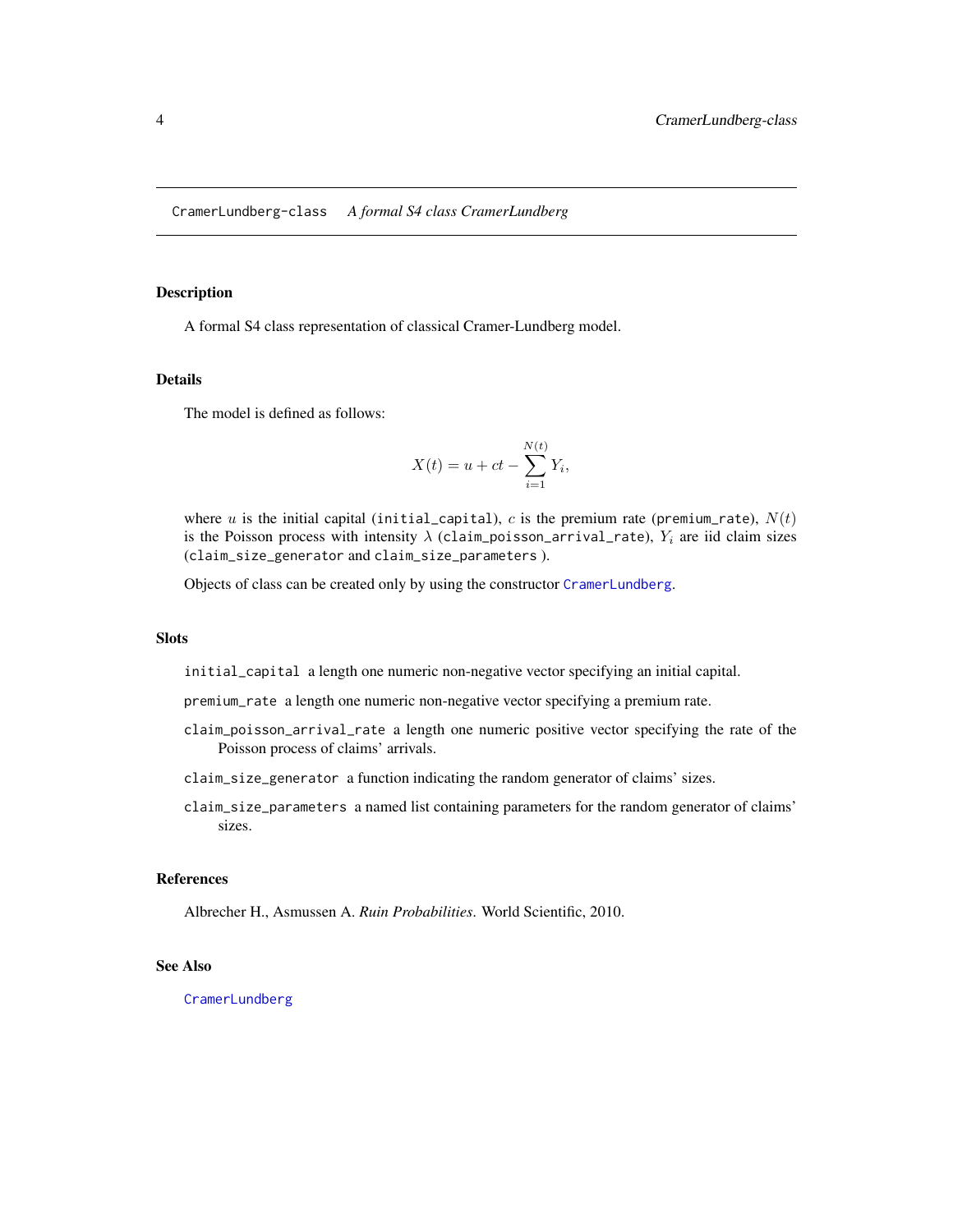#### <span id="page-4-1"></span><span id="page-4-0"></span>CramerLundbergCapitalInjections

*Constructs an object of CramerLundbergCapitalInjections S4 class*

#### **Description**

CramerLundbergCapitalInjections() constructs an object of CramerLundbergCapitalInjections S4 class.

#### Usage

```
CramerLundbergCapitalInjections(initial_capital = NULL, premium_rate = NULL,
 claim_poisson_arrival_rate = NULL, claim_size_generator = NULL,
  claim_size_parameters = NULL, capital_injection_poisson_rate = NULL,
  capital_injection_size_generator = NULL,
 capital_injection_size_parameters = NULL)
```
#### Arguments

```
initial_capital
                  a length one numeric non-negative vector specifying an initial capital. Default:
                  0.
premium_rate a length one numeric non-negative vector specifying a premium rate. Default:
                  1.
claim_poisson_arrival_rate
                  a length one numeric positive vector specifying the rate of the Poisson process
                  of claims' arrivals. Default: 1.
claim_size_generator
                  a function indicating the random generator of claims' sizes. Default: rexp.
claim_size_parameters
                  a named list containing parameters for the random generator of claims' sizes.
                 Default: list(rate = 1).
capital_injection_poisson_rate
                  a length one numeric positive vector specifying the rate of the Poisson process
                  of capital injections' arrivals. Default: 1.
capital_injection_size_generator
                  a function indicating the random generator of capital injections' sizes. Default:
                  rexp.
capital_injection_size_parameters
                  a named list containing parameters for the random generator of capital injec-
                  tions' sizes. Default: list(rate = 1).
```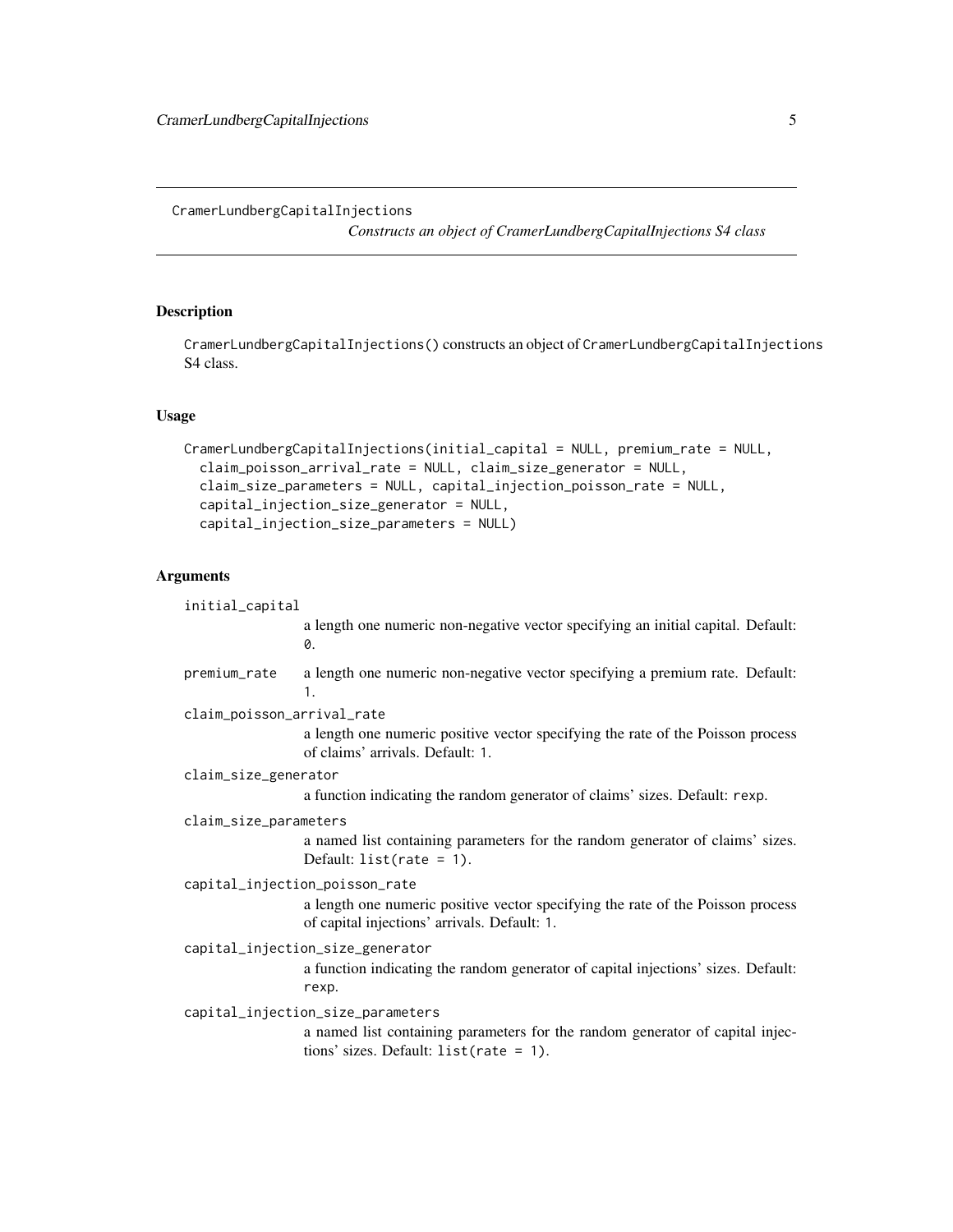<span id="page-5-0"></span>The function constructs an object of a formal S4 class CramerLundbergCapitalInjections, a representation of an extension of Cramer-Lundberg model that allows for positive jumps and defined as follows:

$$
X(t) = u + ct + \sum_{k=1}^{N^{(+)}(t)} Y_k^{(+)} - \sum_{i=1}^{N^{(-)}(t)} Y_i^{(-)}
$$

where u is the initial capital (initial\_capital), c is the premium rate (premium\_rate),  $N^{(+)}(t)$  is the Poisson process of positive jumps (capital injections) with intensity  $\lambda^{(+)}$  (capital\_injection\_poisson\_rate),  $Y_k^{(+)}$  $\kappa_k^{(+)}$  are iid capital injections' sizes (capital\_injection\_size\_generator and capital\_injection\_size\_parameters),  $\tilde{N}^{(-)}(t)$  is the Poisson process of negative jumps (claims) with intensity  $\lambda^{(-)}$  (claim\_poisson\_arrival\_rate),  $Y_i^{(-)}$  are iid claim sizes (claim\_size\_generator and claim\_size\_parameters).

#### Value

An object of [CramerLundbergCapitalInjections](#page-5-1) class.

#### References

Breuera L., Badescu A. L. *A generalised Gerber Shiu measure for Markov-additive risk processes with phase-type claims and capital injections*. Scandinavian Actuarial Journal, 2014(2): 93-115, 2014.

#### See Also

[CramerLundberg](#page-1-1), [SparreAndersen](#page-17-1), link{SparreAndersenCapitalInjections}.

#### Examples

```
model <- CramerLundbergCapitalInjections(
 initial_capital = 10,
 premium_rate = 1,
 claim_poisson_arrival_rate = 1,
 claim_size_generator = rexp,
 claim_size_parameters = list(rate = 1),
 capital_injection_poisson_rate = 1,
 capital_injection_size_generator = rexp,
 capital_injection_size_parameters = list(rate = 1)
)
```
<span id="page-5-1"></span>CramerLundbergCapitalInjections-class *A formal S4 class CramerLundbergCapitalInjections*

#### Description

A formal S4 class representation of Cramer-Lundberg's extension that includes capital injections.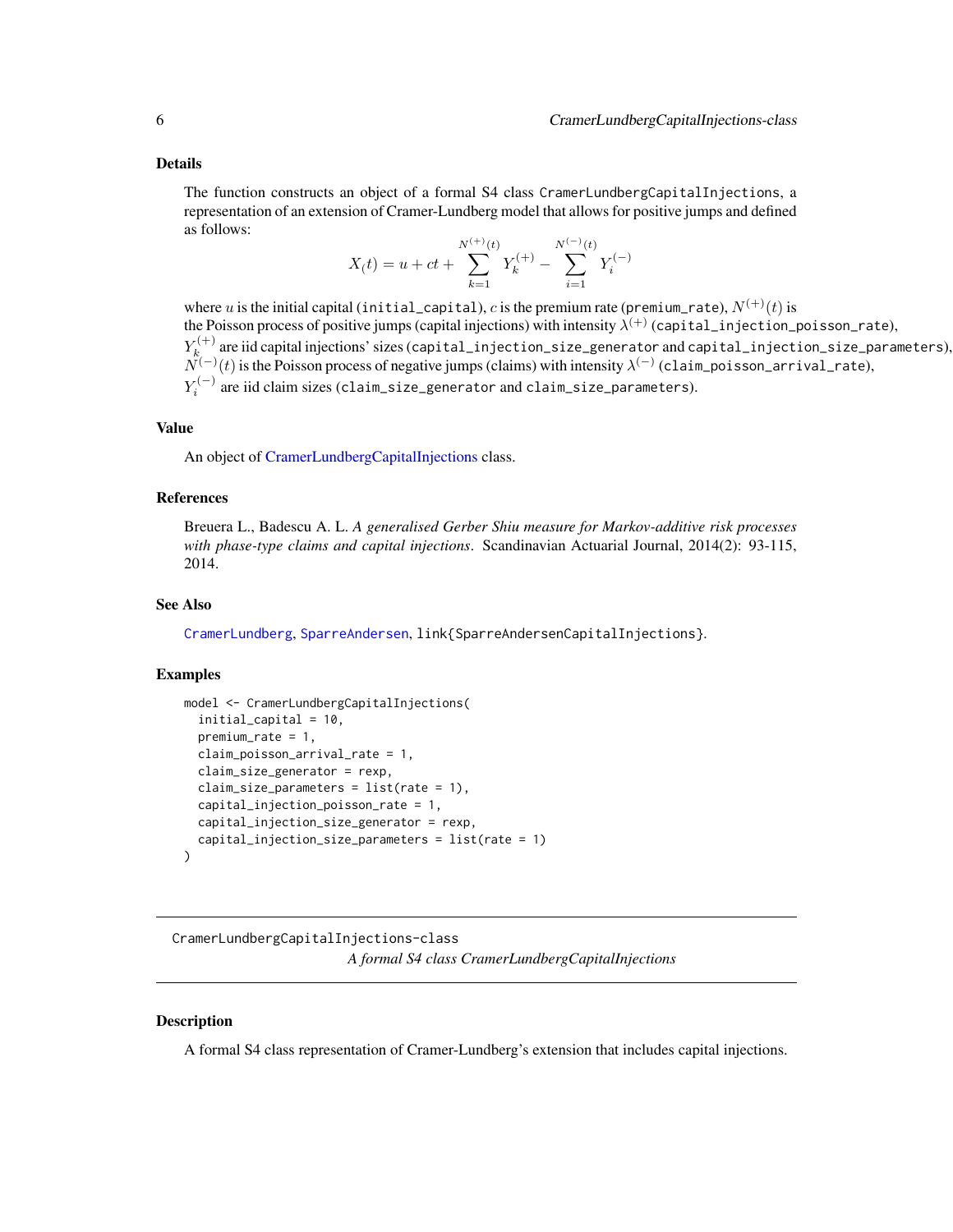The model is defined as follows:

$$
X(t) = u + ct + \sum_{k=1}^{N^{(+)}(t)} Y_k^{(+)} - \sum_{i=1}^{N^{(-)}(t)} Y_i^{(-)}
$$

where u is the initial capital (initial\_capital), c is the premium rate (premium\_rate),  $N^{(+)}(t)$  is the Poisson process of positive jumps (capital injections) with intensity  $\lambda^{(+)}$  (capital\_injection\_poisson\_rate),  $Y_k^{(+)}$  $\kappa_k^{(+)}$  are iid capital injections' sizes (capital\_injection\_size\_generator and capital\_injection\_size\_parameters),  $\tilde{N}^{(-)}(t)$  is the Poisson process of negative jumps (claims) with intensity  $\lambda^{(-)}$  (claim\_poisson\_arrival\_rate),  $Y_i^{(-)}$  are iid claim sizes (claim\_size\_generator and claim\_size\_parameters).

Objects of class can be created only by using the constructor [CramerLundbergCapitalInjections](#page-4-1).

#### **Slots**

initial\_capital a length one numeric non-negative vector specifying an initial capital.

- premium\_rate a length one numeric non-negative vector specifying a premium rate.
- claim\_poisson\_arrival\_rate a length one numeric positive vector specifying the rate of the Poisson process of claims' arrivals.
- claim\_size\_generator a function indicating the random generator of claims' sizes.
- claim\_size\_parameters a named list containing parameters for the random generator of claims' sizes.
- capital\_injection\_poisson\_rate a length one numeric positive vector specifying the rate of the Poisson process of capital injections' arrivals.
- capital\_injection\_size\_generator a function indicating the random generator of capital injections' sizes.
- capital\_injection\_size\_parameters a named list containing parameters for the random generator of capital injections' sizes.

#### References

Breuera L., Badescu A. L. *A generalised Gerber Shiu measure for Markov-additive risk processes with phase-type claims and capital injections*. Scandinavian Actuarial Journal, 2014(2): 93-115, 2014.

#### See Also

[CramerLundbergCapitalInjections](#page-4-1)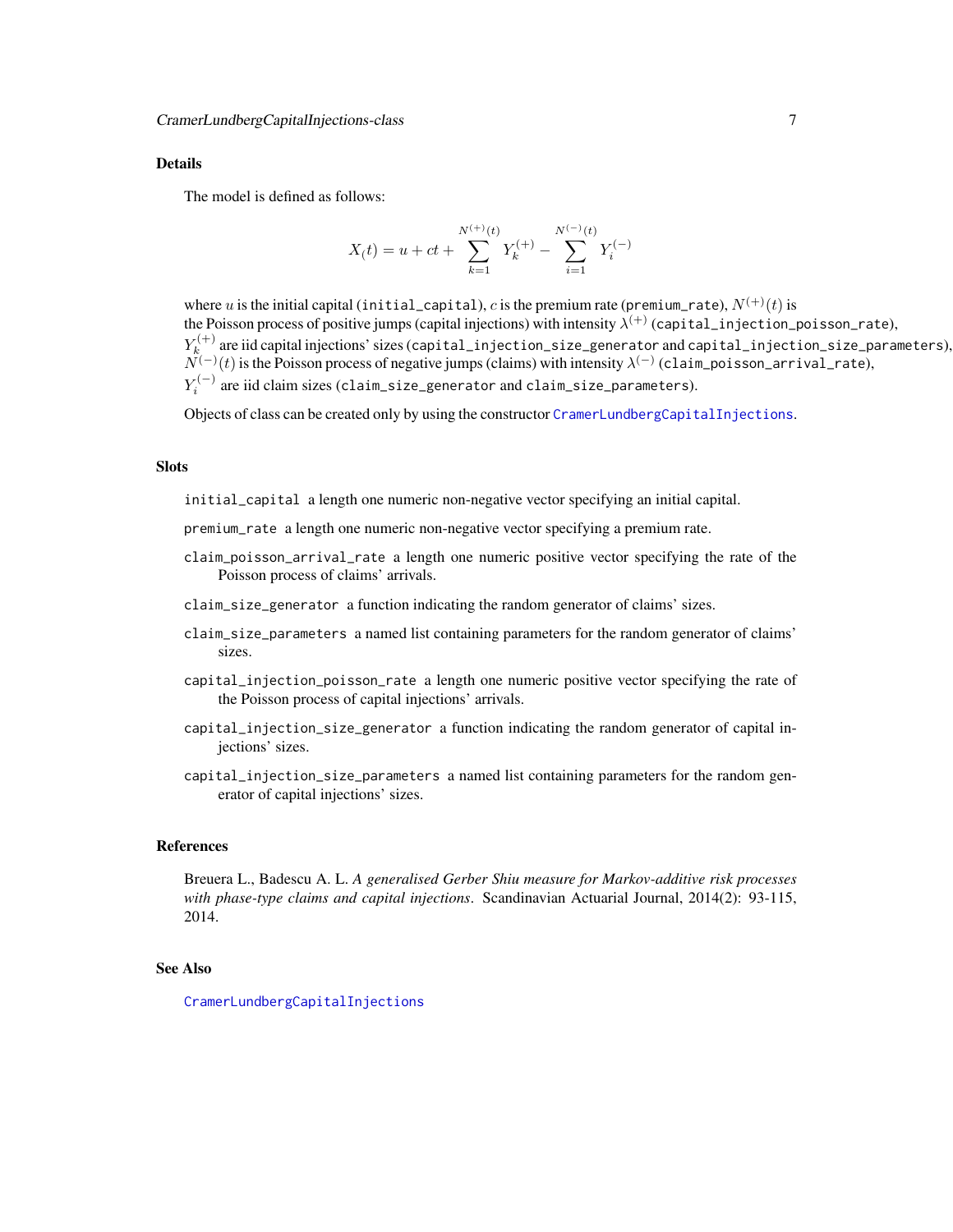```
PathCramerLundberg-class
```
*A formal S4 class PathCramerLundberg*

#### Description

A formal S4 class to contain a simulated path of [CramerLundberg](#page-3-1) model.

#### Details

Objects of the class must not be created manually. Instead, objects of this class are returned by [simulate\\_path](#page-12-1).

#### Slots

model an object of [CramerLundberg](#page-3-1) class.

path a numeric matrix of columns "time" and "X" defining the simulated path represented by pairs time-value.

claim\_sizes a numeric vector of claims' sizes.

claim\_arrival\_times a numeric vector of claims' interarrival times.

time\_horizon a numeric vector of the maximum time horizon achieved.

is\_ruined a logical vector indicating whether the process is ruined.

elapsed\_time a numeric vector of the elapsed simulation time in seconds.

max\_time\_horizon a numeric vector of the maximum time horizon allowed.

max\_simulation\_time a numeric vector of the maximum simulation time in seconds.

seed a numeric vector indicating the seed used for simulation.

#### See Also

[CramerLundberg](#page-3-1) (class definition), [CramerLundberg](#page-1-1) (constructor).

<span id="page-7-2"></span>PathCramerLundbergCapitalInjections-class *A formal S4 class PathCramerLundbergCapitalInjections*

### **Description**

A formal S4 class to contain a simulated path of [CramerLundbergCapitalInjections](#page-5-1) model.

#### Details

Objects of the class must not be created manually. Instead, objects of this class are returned by [simulate\\_path](#page-12-1).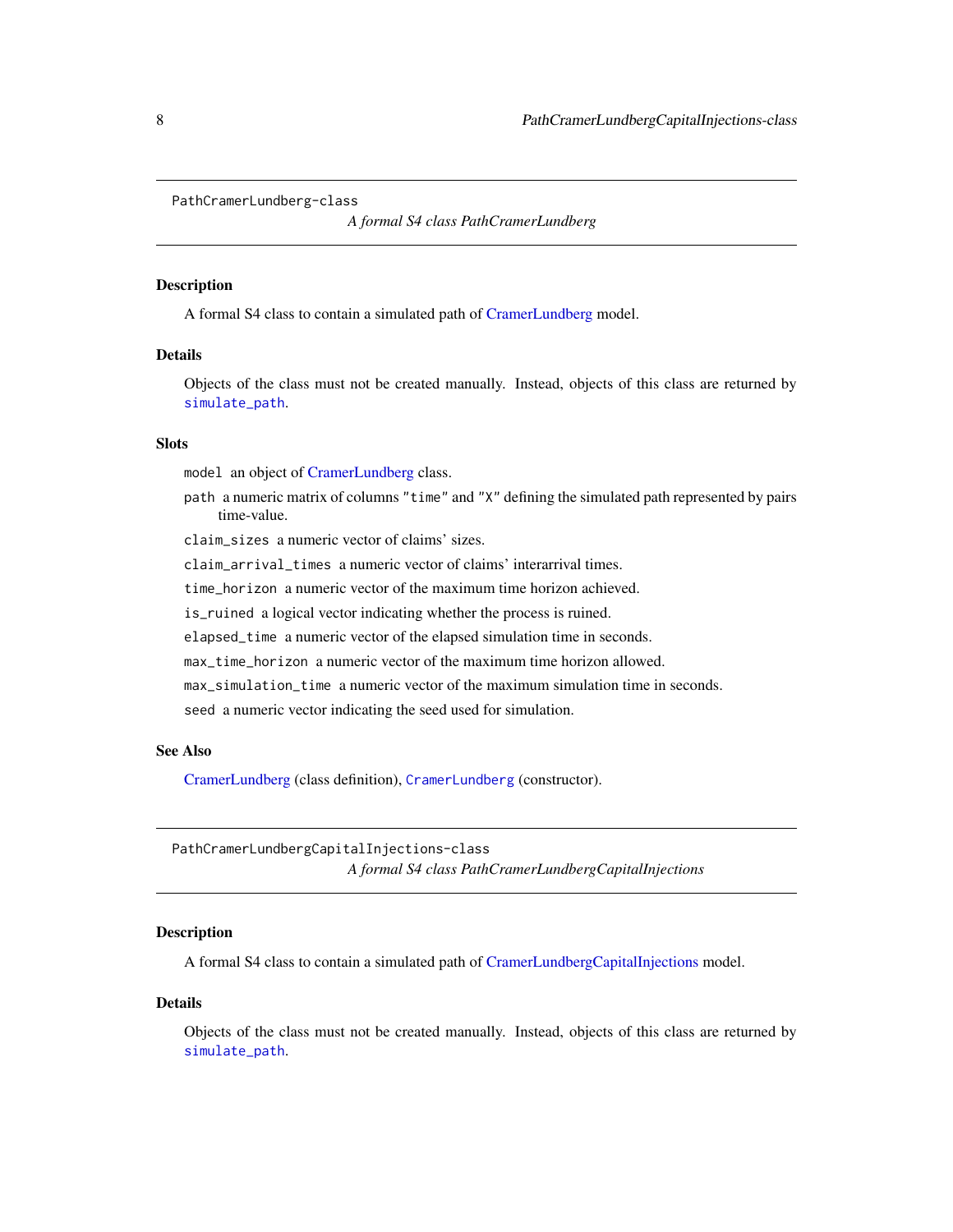#### <span id="page-8-0"></span>**Slots**

model an object of [CramerLundbergCapitalInjections](#page-5-1) class.

path a numeric matrix of columns "time" and "X" defining the simulated path represented by pairs time-value.

claim\_sizes a numeric vector of claims' sizes.

claim\_arrival\_times a numeric vector of claims' interarrival times.

capital\_injection\_sizes a numeric vector of capital injections' sizes.

capital\_injection\_arrival\_times a numeric vector of capital injections' interarrival times.

time\_horizon a numeric vector of the maximum time horizon achieved.

is\_ruined a logical vector indicating whether the process is ruined.

elapsed\_time a numeric vector of the elapsed simulation time in seconds.

max\_time\_horizon a numeric vector of the maximum time horizon allowed.

max\_simulation\_time a numeric vector of the maximum simulation time in seconds.

seed a numeric vector indicating the seed used for simulation.

#### See Also

[CramerLundbergCapitalInjections](#page-5-1) (class definition), [CramerLundbergCapitalInjections](#page-4-1) (constructor).

<span id="page-8-1"></span>PathSparreAndersen-class

*A formal S4 class PathSparreAndersen*

#### Description

A formal S4 class to contain a simulated path of [SparreAndersen](#page-18-1) model.

#### **Details**

Objects of the class must not be created manually. Instead, objects of this class are returned by [simulate\\_path](#page-12-1).

#### **Slots**

model an object of [CramerLundberg](#page-3-1) class.

path a numeric matrix of columns "time" and "X" defining the simulated path represented by pairs time-value.

claim\_sizes a numeric vector of claims' sizes.

claim\_arrival\_times a numeric vector of claims' interarrival times.

time\_horizon a numeric vector of the maximum time horizon achieved.

is\_ruined a logical vector indicating whether the process is ruined.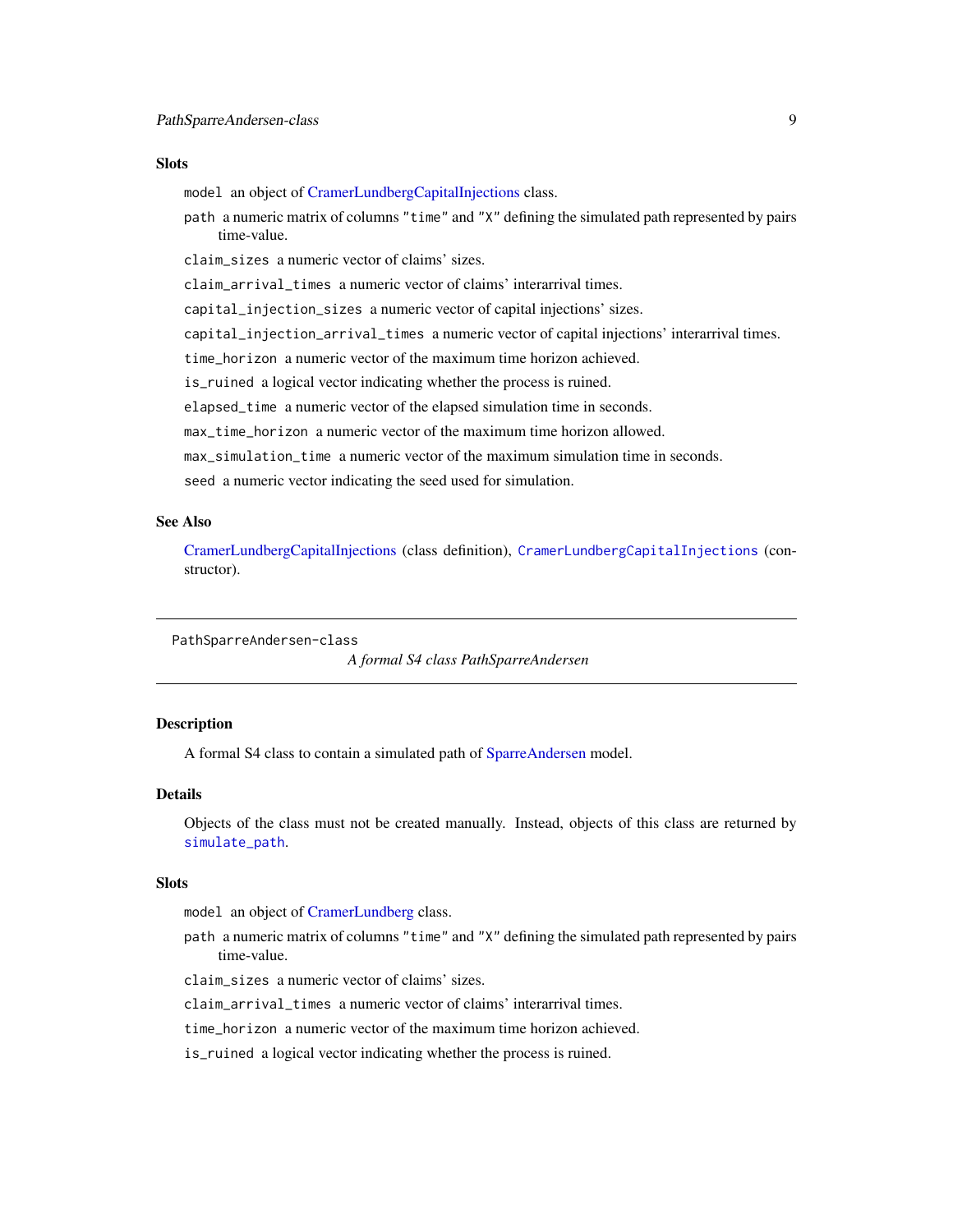<span id="page-9-0"></span>elapsed\_time a numeric vector of the elapsed simulation time in seconds. max\_time\_horizon a numeric vector of the maximum time horizon allowed. max\_simulation\_time a numeric vector of the maximum simulation time in seconds. seed a numeric vector indicating the seed used for simulation.

#### See Also

[SparreAndersen](#page-18-1) (class definition), [SparreAndersen](#page-17-1) (constructor).

<span id="page-9-1"></span>PathSparreAndersenCapitalInjections-class *A formal S4 class PathSparreAndersenCapitalInjections*

#### Description

A formal S4 class to contain a simulated path of [SparreAndersenCapitalInjections](#page-21-1) model.

#### Details

Objects of the class must not be created manually. Instead, objects of this class are returned by [simulate\\_path](#page-12-1).

#### **Slots**

model an object of [SparreAndersenCapitalInjections](#page-21-1) class.

path a numeric matrix of columns "time" and "X" defining the simulated path represented by pairs time-value.

claim\_sizes a numeric vector of claims' sizes.

claim\_arrival\_times a numeric vector of claims' interarrival times.

capital\_injection\_sizes a numeric vector of capital injections' sizes.

capital\_injection\_arrival\_times a numeric vector of capital injections' interarrival times.

time\_horizon a numeric vector of the maximum time horizon achieved.

is\_ruined a logical vector indicating whether the process is ruined.

elapsed\_time a numeric vector of the elapsed simulation time in seconds.

max\_time\_horizon a numeric vector of the maximum time horizon allowed.

max\_simulation\_time a numeric vector of the maximum simulation time in seconds.

seed a numeric vector indicating the seed used for simulation.

#### See Also

[SparreAndersenCapitalInjections](#page-21-1)(class definition), [SparreAndersenCapitalInjections](#page-19-1) (constructor).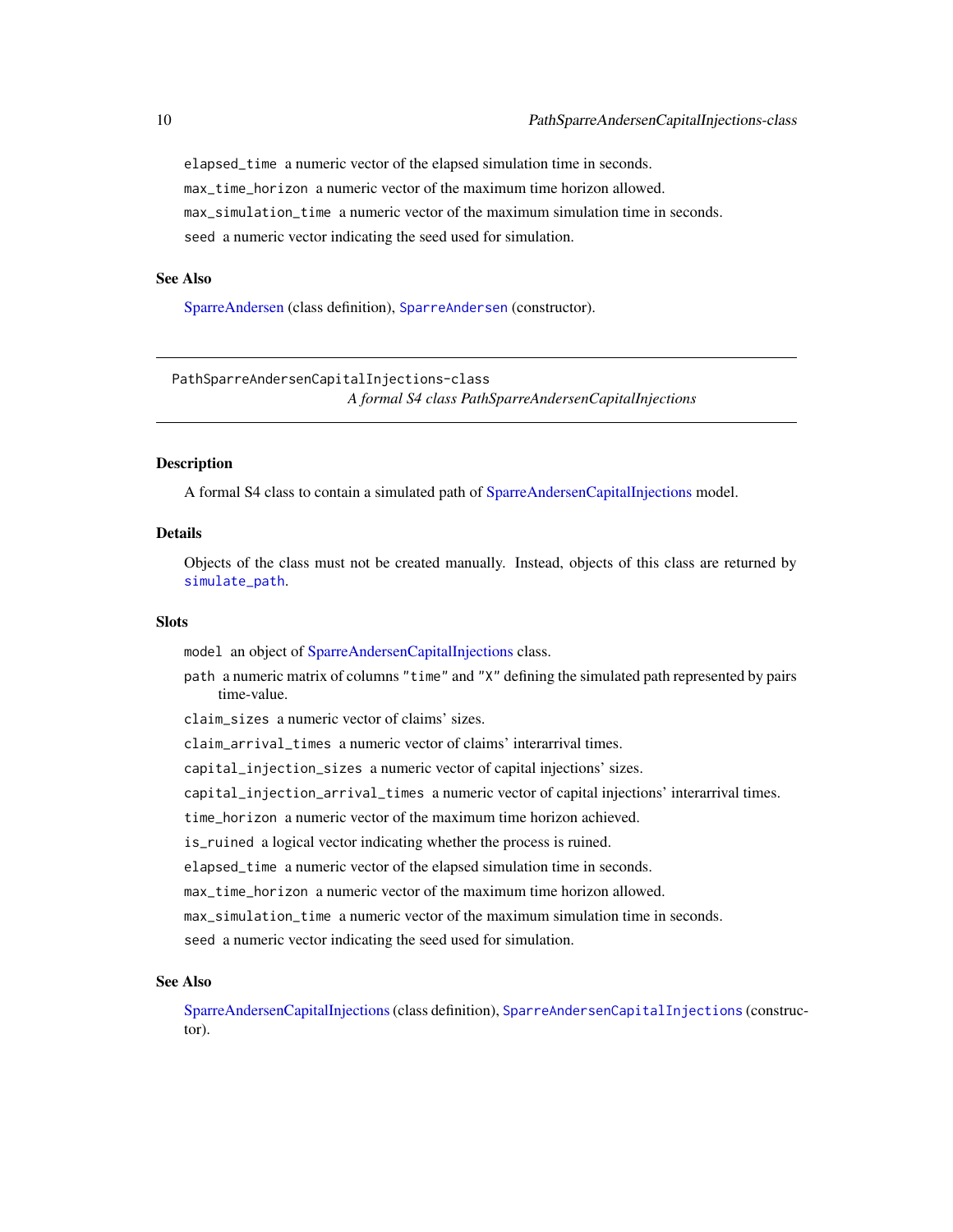<span id="page-10-0"></span>

#### Description

plot\_path() takes a simulated ruin process as the argument and plots its path.

#### Usage

```
plot_path(path_object)
```
#### Arguments

path\_object an S4 object of \*Path class (e.g., [PathCramerLundberg\)](#page-7-1).

#### Details

Under the hood, the function uses [ggplot2](#page-0-0) package, therefore, all functionality from [ggplot2](#page-0-0) is available.

#### Value

A [ggplot2](#page-0-0) object.

#### Examples

```
model <- CramerLundberg(initial_capital = 10,
                        premium_rate = 1,
                        claim_poisson_arrival_rate = 1,
                        claim_size_generator = rexp,
                        claim_size_parameters = list(rate = 1))
path <- simulate_path(model = model, max_time_horizon = 10)
plot_path(path)
```
ruin\_probability *Estimate a ruin probability for a finite time horizon*

#### Description

ruin\_probability simulates paths for a given risk model and returns a crude Monte-Carlo estimate of the ruin probability for the finite time horizon.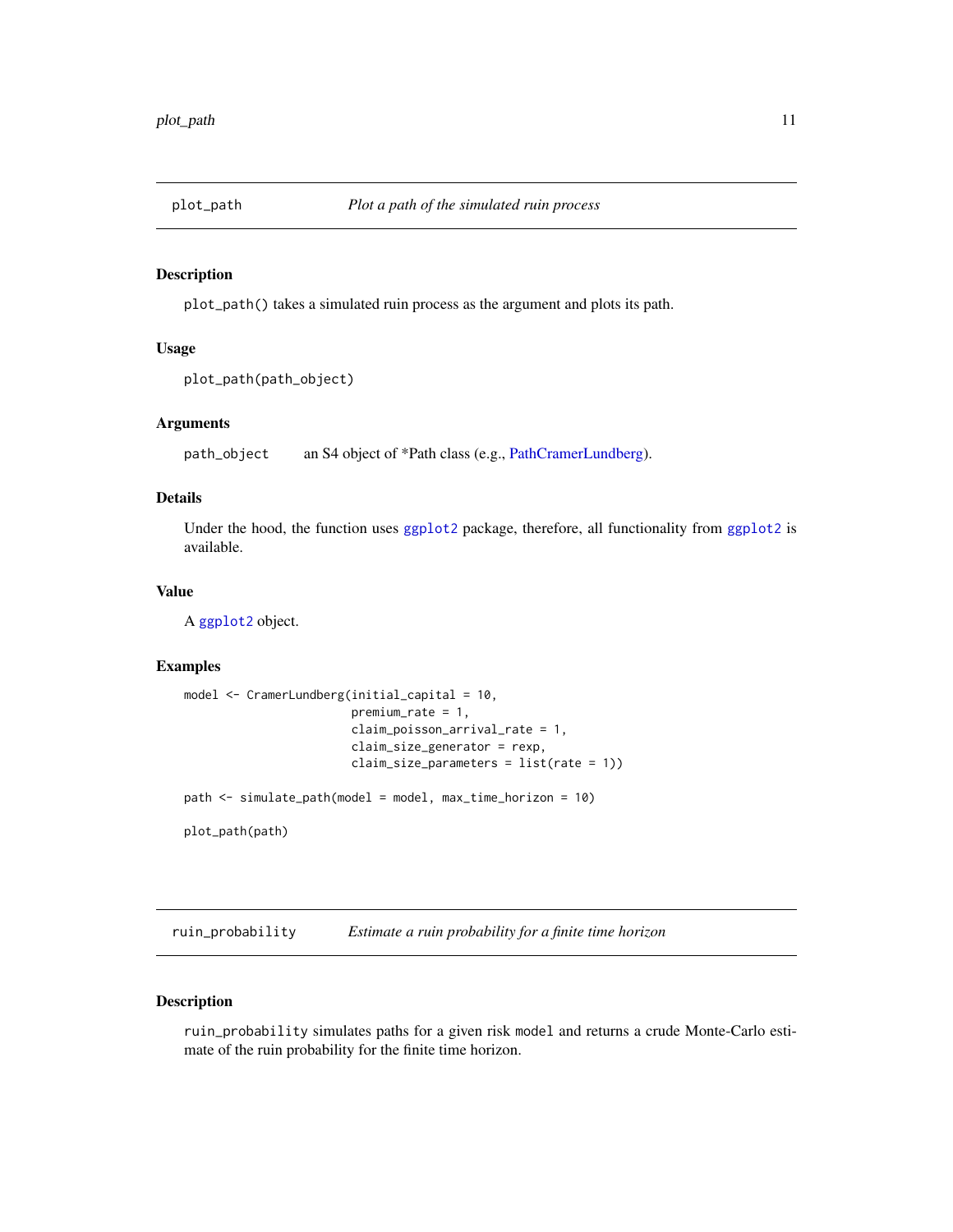```
ruin_probability(model, time_horizon, simulation_number = NULL,
  ci_level = NULL, parallel = NULL, return_paths = NULL)
```
#### Arguments

| an S4 object indicating a risk model (e.g., CramerLundberg).                                                                             |  |
|------------------------------------------------------------------------------------------------------------------------------------------|--|
| a length one numeric finite vector specifying the time at which the ruin proba-<br>bility should be estimated.                           |  |
| simulation_number                                                                                                                        |  |
| a length one numeric vector giving the number of simulations that should be<br>performed. Default: 10000.                                |  |
| a length one numeric vector between 0 and 1 indicating the level of the confi-<br>dence interval of the ruin probability. Default: 0.95. |  |
| a length one logical vector indicating whether the parallel computing should be<br>used. Default: TRUE.                                  |  |
| a length one logical vector indicating whether a list of simulated paths should<br>be returned. Default: FALSE.                          |  |
|                                                                                                                                          |  |

#### Details

The function uses a parallel computing from the package [parallel](#page-0-0) (if parallel is TRUE). The package sets up [RNGkind](#page-0-0) to "L'Ecuyer-CMRG" for a safe seeding (see [nextRNGStream](#page-0-0)) when it is loaded, so that user does not have to take care of seeds / RNGs. Further, the function allows computing the confidence interval, assuming the normal distribution of the ruin probability (thanks to CLT).

#### Value

A list of two elements: a numeric vector of lower bound of CI, estimate, and upper bound of CI of the ruin probability; and optionally the list of simulated paths.

#### Examples

```
model <- CramerLundberg(initial_capital = 0,
                        premium_rate = 1,
                        claim_poisson_arrival_rate = 1,
                        claim_size_generator = rexp,
                        claim_size_parameters = list(rate = 1))
ruin_probability(model = model,
                 time_horizon = 10,
                 simulation_number = 100,
                 return_paths = TRUE,
                 parallel = FALSE)
```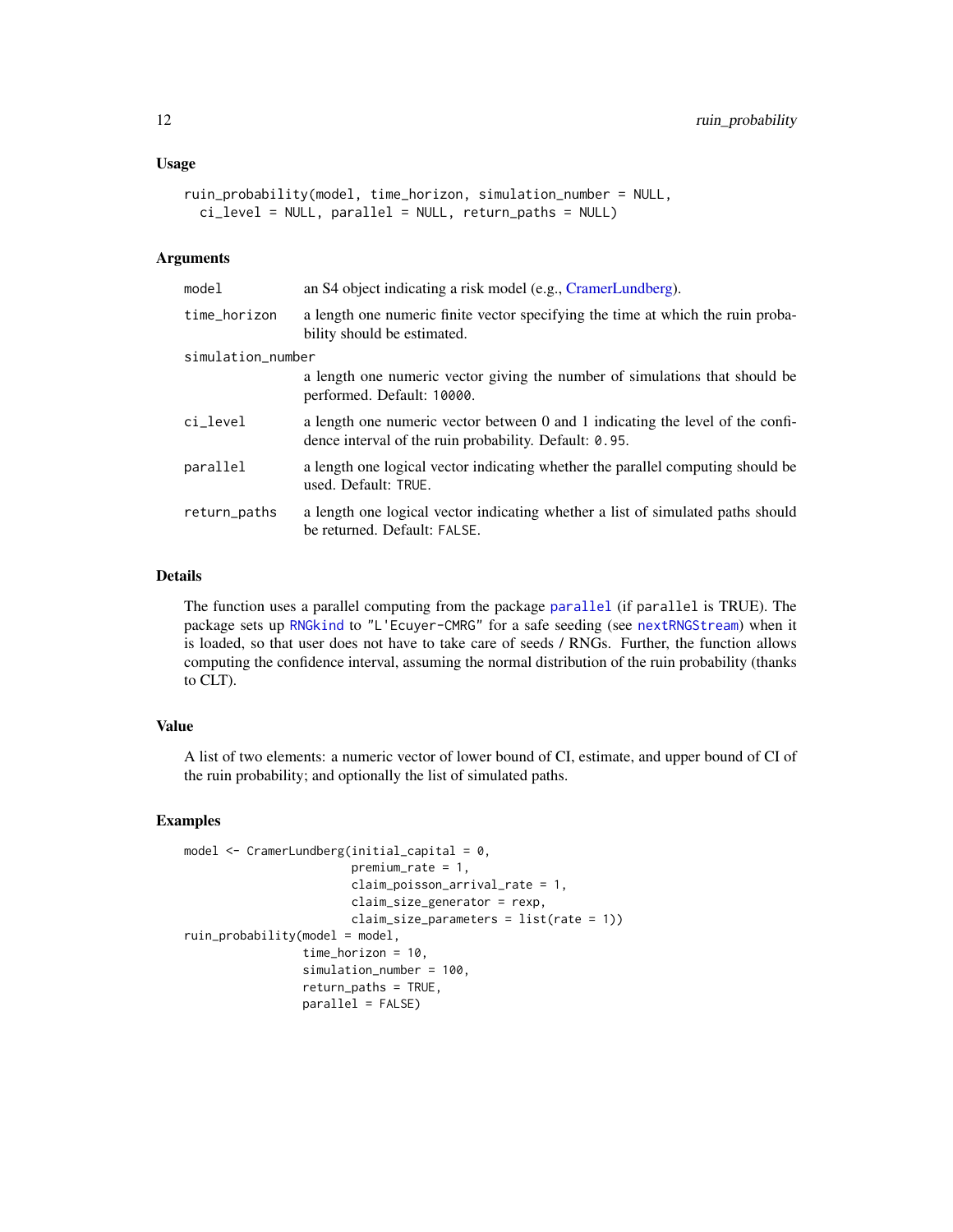#### <span id="page-12-1"></span><span id="page-12-0"></span>Description

simulate\_path() simulates a path of a given risk model until one of the following conditions is met: (1) the process is ruined, (2) max\_time\_horizon is achieved, (3) the elapsed time of the simulation is greater than max\_simulation\_time.

#### Usage

```
simulate_path(model, max_time_horizon = NULL, max_simulation_time = NULL,
 seed = NULL)
```
#### Arguments

| model               | an S4 object indicating a risk model (e.g., CramerLundberg).                                                                              |
|---------------------|-------------------------------------------------------------------------------------------------------------------------------------------|
| max_time_horizon    |                                                                                                                                           |
|                     | a length one numeric vector specifying the maximum time horizon, until with<br>the process will be simulated. Default: Inf.               |
| max_simulation_time |                                                                                                                                           |
|                     | a length one numeric vector indicating the maximum allowed time of simulation.<br>The value should be specified in seconds. Default: Inf. |
| seed                | an optional arbitrary length numeric vector specifying the seed. If provided, the<br>.Random. seed in . GlobalEny is set to its value.    |

#### Value

An S4 corresponding to model class object. For instance, for [CramerLundberg,](#page-3-1) the object of class [PathCramerLundberg](#page-7-1) is returned.

#### Warning

Setting both max\_time\_horizon and max\_simulation\_time to Inf might be dangerous. In this case, the only stopping condition is a ruin of the process, which might not happen.

#### Examples

```
model <- CramerLundberg(initial_capital = 10,
                        premium_rate = 1,
                        claim_poisson_arrival_rate = 1,
                        claim_size_generator = rexp,
                        claim_size_parameters = list(rate = 1))
path <- simulate_path(model = model, max_time_horizon = 10)
```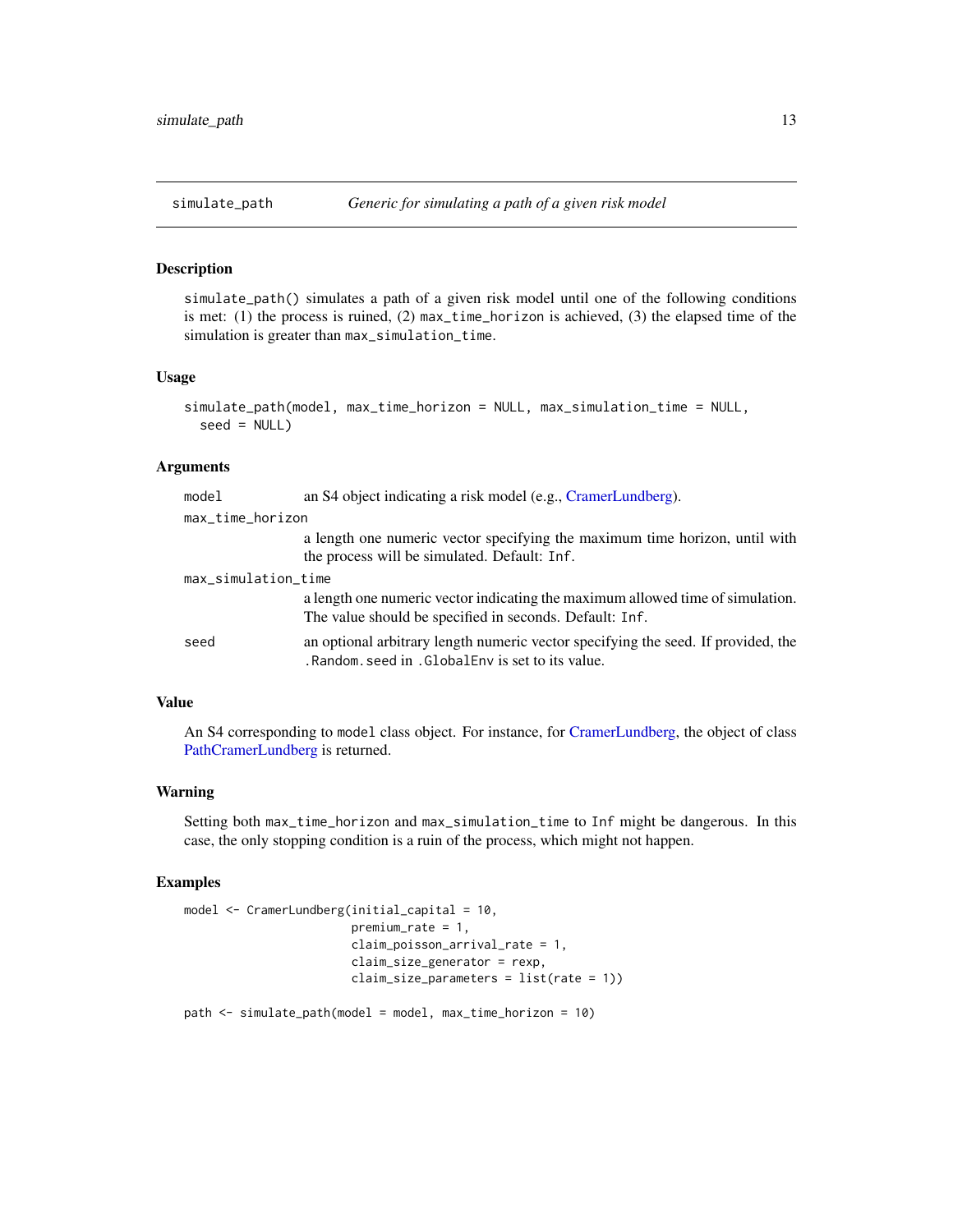<span id="page-13-0"></span>simulate\_path,CramerLundberg-method *Simulates a path of a Cramer-Lundberg model*

#### Description

simulate\_path() simulates a path of [CramerLundberg](#page-3-1) model until one of the following conditions is met: (1) the process is ruined, (2) max\_time\_horizon is achieved, (3) the elapsed time of the simulation is greater than max\_simulation\_time.

#### Usage

```
## S4 method for signature 'CramerLundberg'
simulate_path(model, max_time_horizon = NULL,
 max_simulation_time = NULL, seed = NULL)
```
#### Arguments

| model               | an S4 object of CramerLundberg class.                                                                                                  |
|---------------------|----------------------------------------------------------------------------------------------------------------------------------------|
| max_time_horizon    |                                                                                                                                        |
|                     | a length one numeric vector specifying the maximum time horizon, until with                                                            |
|                     | the process will be simulated. Default: Inf.                                                                                           |
| max_simulation_time |                                                                                                                                        |
|                     | a length one numeric vector indicating the maximum allowed time of simulation.                                                         |
|                     | The value should be specified in seconds. Default: Inf.                                                                                |
| seed                | an optional arbitrary length numeric vector specifying the seed. If provided, the<br>.Random. seed in . GlobalEny is set to its value. |

#### Value

[PathCramerLundberg](#page-7-1)

#### Warning

Setting both max\_time\_horizon and max\_simulation\_time to Inf might be dangerous. In this case, the only stopping condition is a ruin of the process, which might not happen.

#### Examples

```
model <- CramerLundberg(initial_capital = 10,
                        premium_rate = 1,
                        claim_poisson_arrival_rate = 1,
                        claim_size_generator = rexp,
                        claim_size_parameters = list(rate = 1))
```
path <- simulate\_path(model = model, max\_time\_horizon = 10)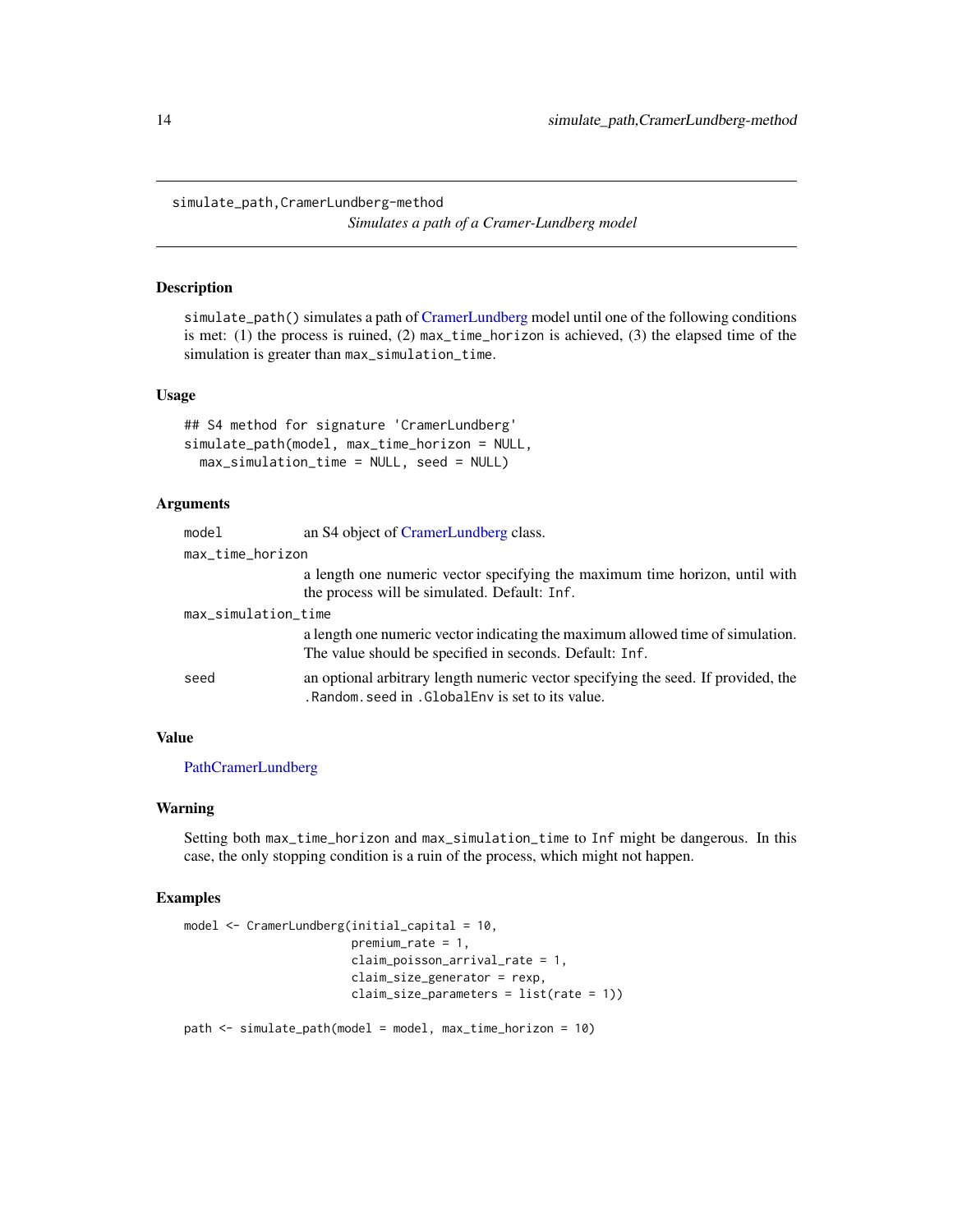<span id="page-14-0"></span>simulate\_path,CramerLundbergCapitalInjections-method *Simulates a path of a Cramer-Lundberg model's extension with capital injections*

#### **Description**

simulate\_path() simulates a path of [CramerLundbergCapitalInjections](#page-5-1) model until one of the following conditions is met: (1) the process is ruined, (2)  $max_time_horizon$  is achieved, (3) the elapsed time of the simulation is greater than max\_simulation\_time.

#### Usage

```
## S4 method for signature 'CramerLundbergCapitalInjections'
simulate_path(model,
 max_time_horizon = NULL, max_simulation_time = NULL, seed = NULL)
```
#### Arguments

| model               | an S4 object of CramerLundbergCapitalInjections class.                                                                                    |
|---------------------|-------------------------------------------------------------------------------------------------------------------------------------------|
| max_time_horizon    |                                                                                                                                           |
|                     | a length one numeric vector specifying the maximum time horizon, until with<br>the process will be simulated. Default: Inf.               |
| max_simulation_time |                                                                                                                                           |
|                     | a length one numeric vector indicating the maximum allowed time of simulation.<br>The value should be specified in seconds. Default: Inf. |
| seed                | an optional arbitrary length numeric vector specifying the seed. If provided, the<br>. Random, seed in . GlobalEny is set to its value.   |

### Value

[PathCramerLundbergCapitalInjections](#page-7-2)

#### Warning

Setting both max\_time\_horizon and max\_simulation\_time to Inf might be dangerous. In this case, the only stopping condition is a ruin of the process, which might not happen.

#### Examples

```
model <- CramerLundbergCapitalInjections(
 initial_capital = 10,
 premium_rate = 1,
 claim_poisson_arrival_rate = 1,
 claim_size_generator = rexp,
 claim_size_parameters = list(rate = 1),
 capital_injection_poisson_rate = 1,
```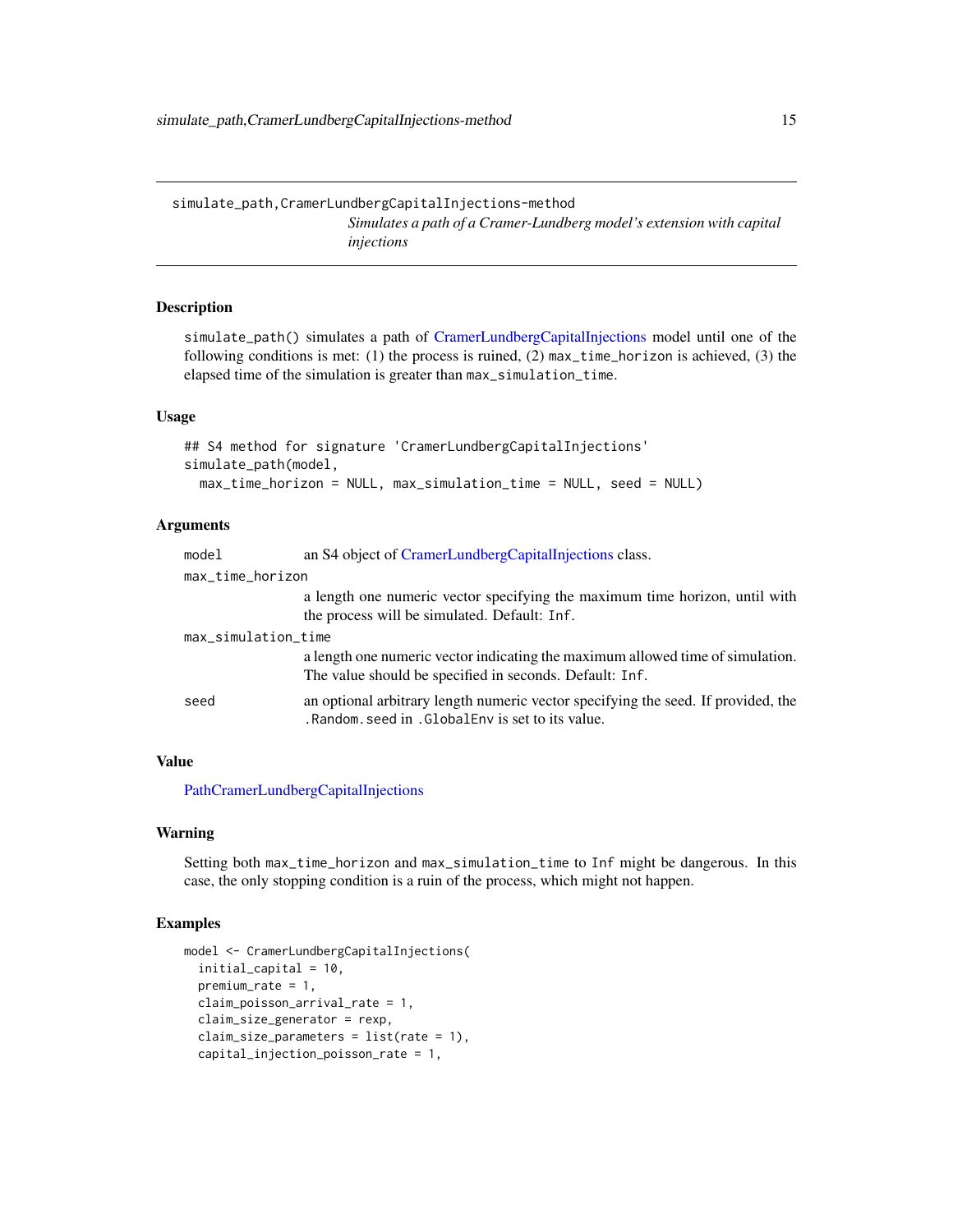```
capital_injection_size_generator = rexp,
 capital_injection_size_parameters = list(rate = 2)
)
```

```
path <- simulate_path(model = model, max_time_horizon = 10)
```
simulate\_path, SparreAndersen-method *Simulates a path of a Sparre Andersen model*

#### Description

simulate\_path() simulates a path of [SparreAndersen](#page-18-1) model until one of the following conditions is met: (1) the process is ruined, (2) max\_time\_horizon is achieved, (3) the elapsed time of the simulation is greater than max\_simulation\_time.

#### Usage

```
## S4 method for signature 'SparreAndersen'
simulate_path(model, max_time_horizon = NULL,
 max_simulation_time = NULL, seed = NULL)
```
#### Arguments

| model               | an S4 object of SparreAndersen class.                                                                                                     |
|---------------------|-------------------------------------------------------------------------------------------------------------------------------------------|
| max_time_horizon    |                                                                                                                                           |
|                     | a length one numeric vector specifying the maximum time horizon, until with<br>the process will be simulated. Default: Inf.               |
| max_simulation_time |                                                                                                                                           |
|                     | a length one numeric vector indicating the maximum allowed time of simulation.<br>The value should be specified in seconds. Default: Inf. |
| seed                | an optional arbitrary length numeric vector specifying the seed. If provided, the<br>.Random. seed in . GlobalEny is set to its value.    |

#### Value

[PathSparreAndersen](#page-8-1)

#### Warning

Setting both max\_time\_horizon and max\_simulation\_time to Inf might be dangerous. In this case, the only stopping condition is a ruin of the process, which might not happen.

<span id="page-15-0"></span>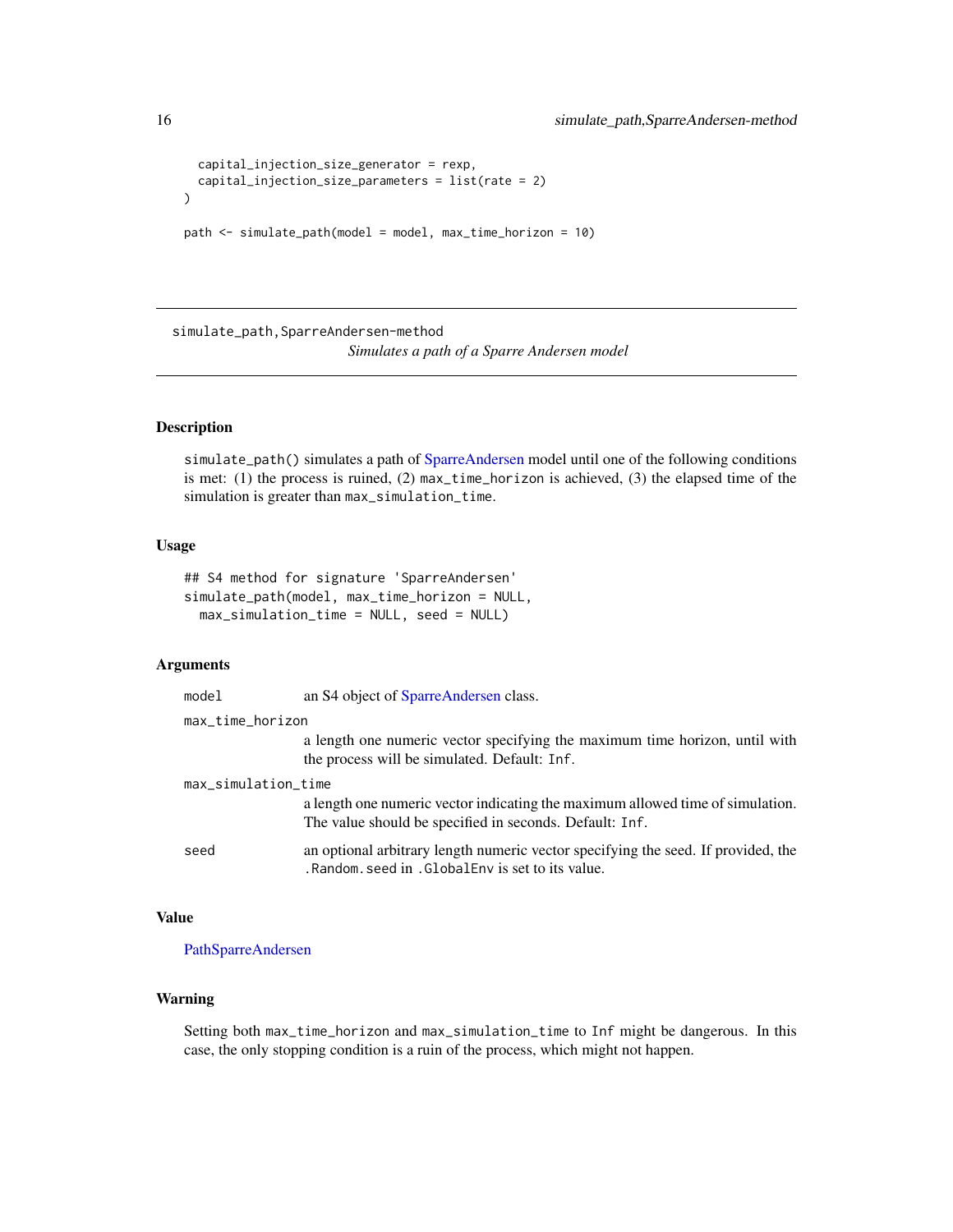<span id="page-16-0"></span>simulate\_path,SparreAndersenCapitalInjections-method 17

#### Examples

```
model <- SparreAndersen(initial_capital = 10,
                        premium_rate = 1,
                        claim_interarrival_generator = rexp,
                        claim_interarrival_parameters = list(rate = 2),
                        claim_size_generator = rexp,
                        claim_size_parameters = list(rate = 1))
```

```
path <- simulate_path(model = model, max_time_horizon = 10)
```
simulate\_path,SparreAndersenCapitalInjections-method *Simulates a path of a Sparre Andersen model's extension with capital injections*

#### Description

simulate\_path() simulates a path of [SparreAndersenCapitalInjections](#page-21-1) model until one of the following conditions is met: (1) the process is ruined, (2) max\_time\_horizon is achieved, (3) the elapsed time of the simulation is greater than max\_simulation\_time.

#### Usage

```
## S4 method for signature 'SparreAndersenCapitalInjections'
simulate_path(model,
 max_time_horizon = NULL, max_simulation_time = NULL, seed = NULL)
```
#### Arguments

| model               | an S4 object of SparreAndersenCapitalInjections class.                                                                                    |
|---------------------|-------------------------------------------------------------------------------------------------------------------------------------------|
| max_time_horizon    |                                                                                                                                           |
|                     | a length one numeric vector specifying the maximum time horizon, until with<br>the process will be simulated. Default: Inf.               |
| max_simulation_time |                                                                                                                                           |
|                     | a length one numeric vector indicating the maximum allowed time of simulation.<br>The value should be specified in seconds. Default: Inf. |
| seed                | an optional arbitrary length numeric vector specifying the seed. If provided, the<br>.Random. seed in . GlobalEny is set to its value.    |

### Value

[PathSparreAndersenCapitalInjections](#page-9-1)

#### Warning

Setting both max\_time\_horizon and max\_simulation\_time to Inf might be dangerous. In this case, the only stopping condition is a ruin of the process, which might not happen.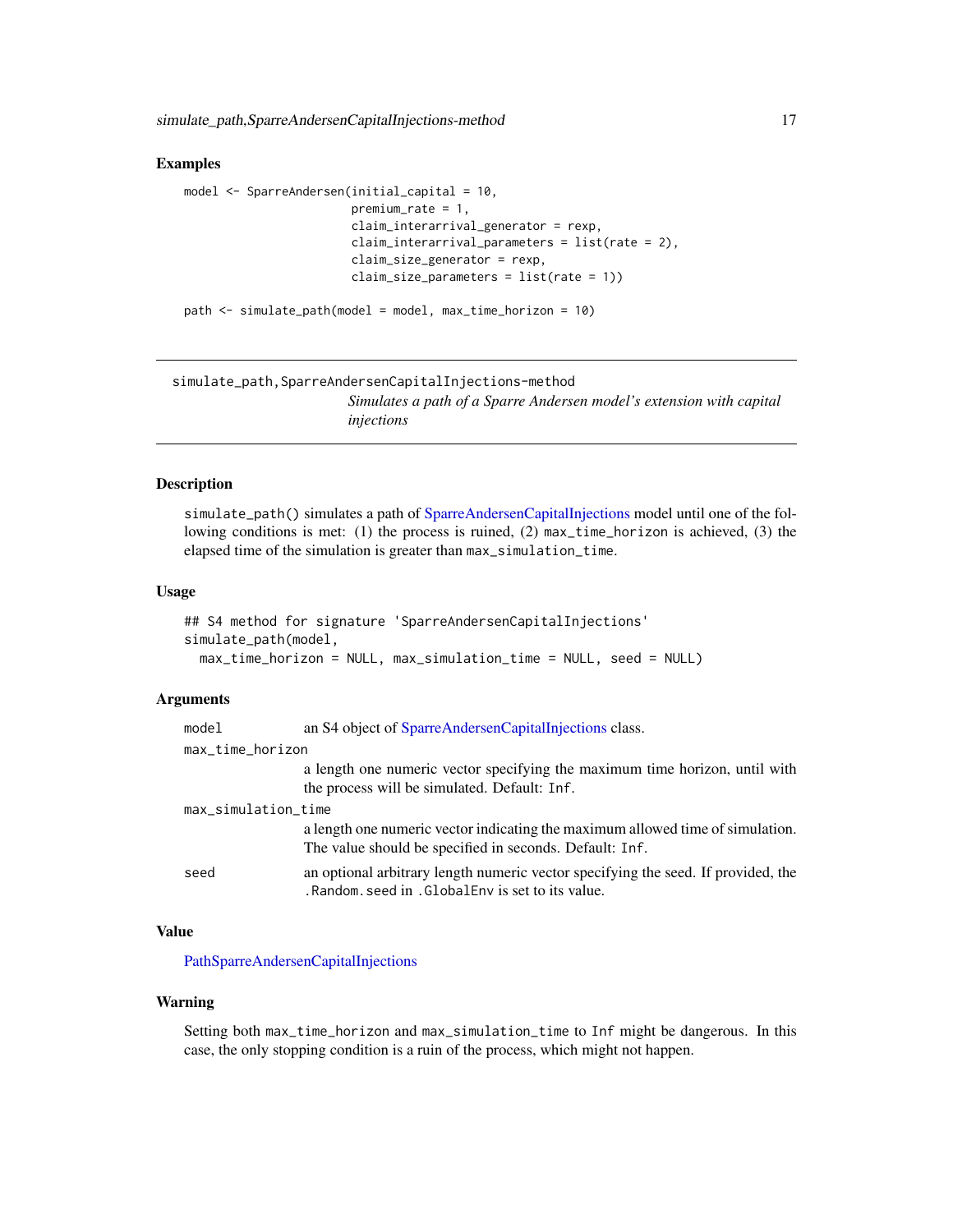#### Examples

```
model <- SparreAndersenCapitalInjections(
  initial_capital = 10,
  premium_rate = 1,
  claim_interarrival_generator = rexp,
  claim_interarrival_parameters = list(rate = 1),
  claim_size_generator = rexp,
  claim_size_parameters = list(rate = 1),
  capital_injection_interarrival_generator = rexp,
  capital_injection_interarrival_parameters = list(rate = 1),
  capital_injection_size_generator = rexp,
  capital_injection_size_parameters = list(rate = 2)
\mathcal{L}path <- simulate_path(model = model, max_time_horizon = 10)
```
<span id="page-17-1"></span>SparreAndersen *Constructs an object of SparreAndersen S4 class*

#### Description

SparreAndersen() constructs an object of SparreAndersen S4 class.

#### Usage

```
SparreAndersen(initial_capital = NULL, premium_rate = NULL,
  claim_interarrival_generator = NULL, claim_interarrival_parameters = NULL,
  claim_size_generator = NULL, claim_size_parameters = NULL)
```
#### **Arguments**

| initial_capital               |                                                                                        |
|-------------------------------|----------------------------------------------------------------------------------------|
|                               | a length one numeric non-negative vector specifying an initial capital. Default:<br>0. |
| premium_rate                  | a length one numeric non-negative vector specifying a premium rate. Default:           |
|                               | $\mathbf{1}$ .                                                                         |
| claim_interarrival_generator  |                                                                                        |
|                               | a function indicating the random generator of claims' interarrival times. Default:     |
|                               | rexp.                                                                                  |
| claim_interarrival_parameters |                                                                                        |
|                               | a named list containing parameters for the random generator of claims' interar-        |
|                               | rival times. Default: $list(\text{rate} = 1)$ .                                        |
| claim_size_generator          |                                                                                        |
|                               | a function indicating the random generator of claims' sizes. Default: rexp.            |
| claim_size_parameters         |                                                                                        |
|                               | a named list containing parameters for the random generator of claims' sizes.          |
|                               | Default: $list(rate = 1).$                                                             |
|                               |                                                                                        |

<span id="page-17-0"></span>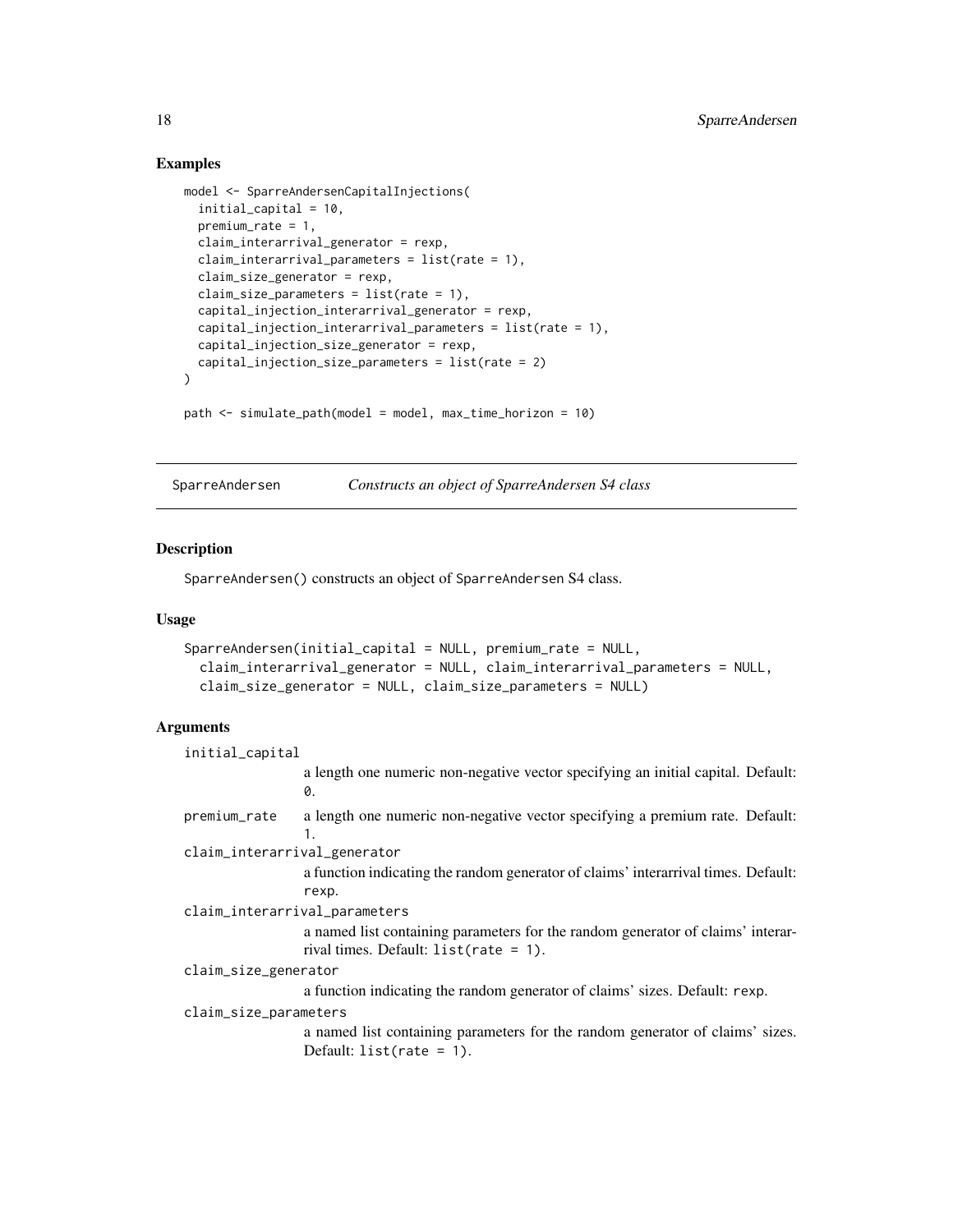<span id="page-18-0"></span>The function constructs an object of a formal S4 class SparreAndersen, a representation of an extension of Cramer-Lundberg model that allows for non-exponential interarrival times and defined as follows:

$$
X(t) = u + ct - \sum_{i=1}^{N(t)} Y_i,
$$

where u is the initial capital (initial capital), c is the premium rate (premium rate),  $N(t)$  is the renewal process defined by distribution of interarrival times (claim\_interarrival\_generator and claim\_interarrival\_parameters),  $Y_i$  are iid claim sizes (claim\_size\_generator and claim\_size\_parameters).

#### Value

An object of [SparreAndersen](#page-18-1) class.

#### References

- Andersen, E. Sparre. *On the collective theory of risk in case of contagion between claims*. Transactions of the XVth International Congress of Actuaries, 2(6), 1957.
- Thorin O. *Some Comments on the Sparre Andersen Model in the Risk Theory*. ASTIN Bulletin: The Journal of the IAA, 8(1):104-125, 1974.

#### See Also

[CramerLundberg](#page-1-1), [CramerLundbergCapitalInjections](#page-4-1), link{SparreAndersenCapitalInjections}.

#### Examples

```
model <- SparreAndersen(
  initial_capital = 10,
  premium_rate = 1,
  claim_interarrival_generator = rexp,
  claim_interarrival_parameters = list(rate = 1),
  claim_size_generator = rexp,
  claim_size_parameters = list(rate = 1)
)
```
<span id="page-18-1"></span>SparreAndersen-class *A formal S4 class SparreAndersen*

#### **Description**

A formal S4 class representation of classical Sparre Andersen model.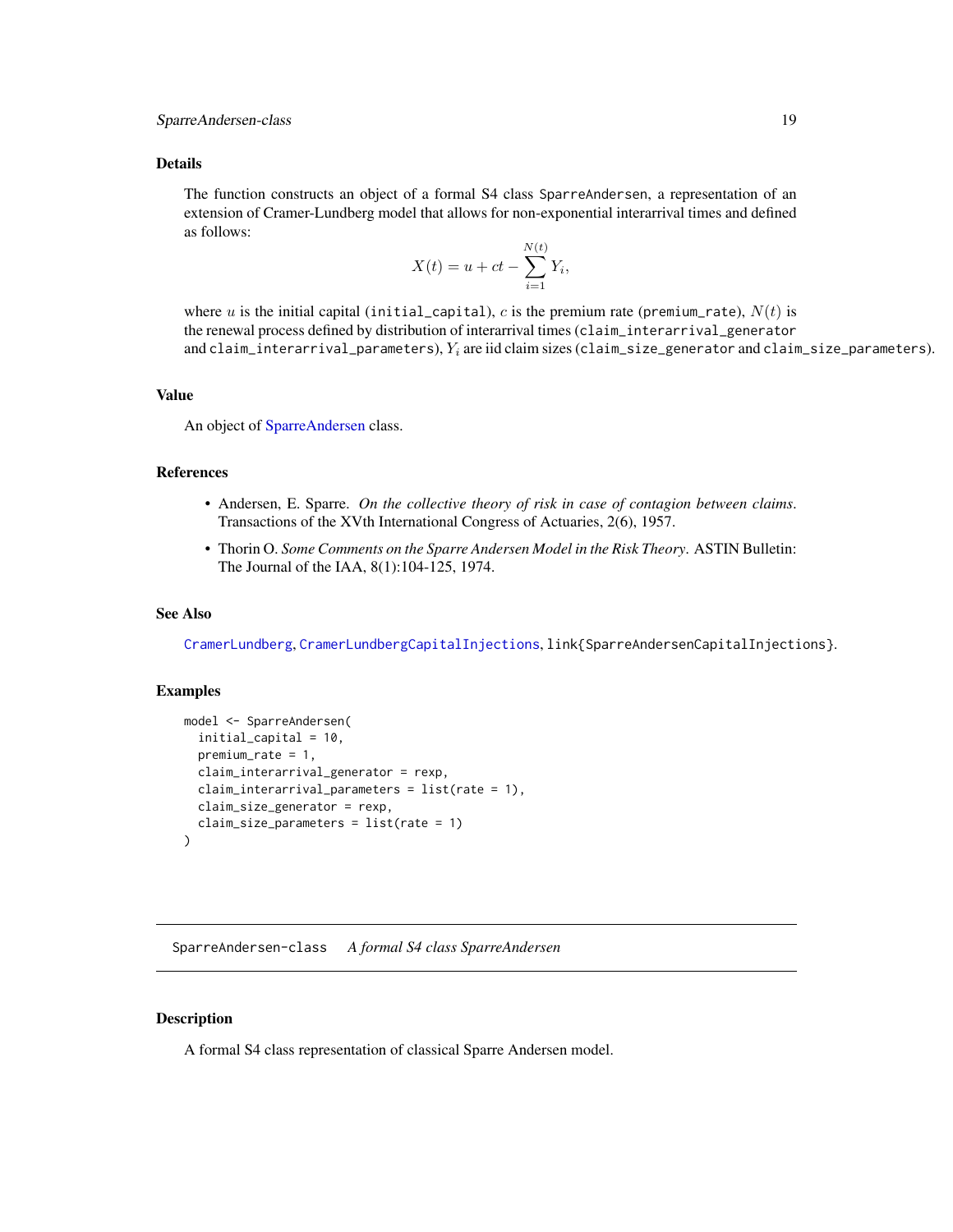<span id="page-19-0"></span>The model is defined as follows:

$$
X(t) = u + ct - \sum_{i=1}^{N(t)} Y_i,
$$

where u is the initial capital (initial\_capital), c is the premium rate (premium\_rate),  $N(t)$  is the renewal process defined by distribution of interarrival times (claim\_interarrival\_generator and claim\_interarrival\_parameters),  $Y_i$  are iid claim sizes (claim\_size\_generator and claim\_size\_parameters).

Objects of class can be created only by using the constructor [SparreAndersen](#page-17-1).

#### **Slots**

initial\_capital a length one numeric non-negative vector specifying an initial capital.

premium\_rate a length one numeric non-negative vector specifying a premium rate.

- claim\_interarrival\_generator a function indicating the random generator of claims' interarrival times.
- claim\_interarrival\_parameters a named list containing parameters for the random generator of claims' interarrival times.
- claim\_size\_generator a function indicating the random generator of claims' sizes.
- claim\_size\_parameters a named list containing parameters for the random generator of claims' sizes.

#### References

- Andersen, E. Sparre. *On the collective theory of risk in case of contagion between claims*. Transactions of the XVth International Congress of Actuaries, 2(6), 1957.
- Thorin O. *Some Comments on the Sparre Andersen Model in the Risk Theory*. ASTIN Bulletin: The Journal of the IAA, 8(1):104-125, 1974.

#### See Also

[SparreAndersen](#page-17-1)

<span id="page-19-1"></span>SparreAndersenCapitalInjections

*Constructs an object of SparreAndersenCapitalInjections S4 class*

#### Description

SparreAndersenCapitalInjections() constructs an object of SparreAndersenCapitalInjections S4 class.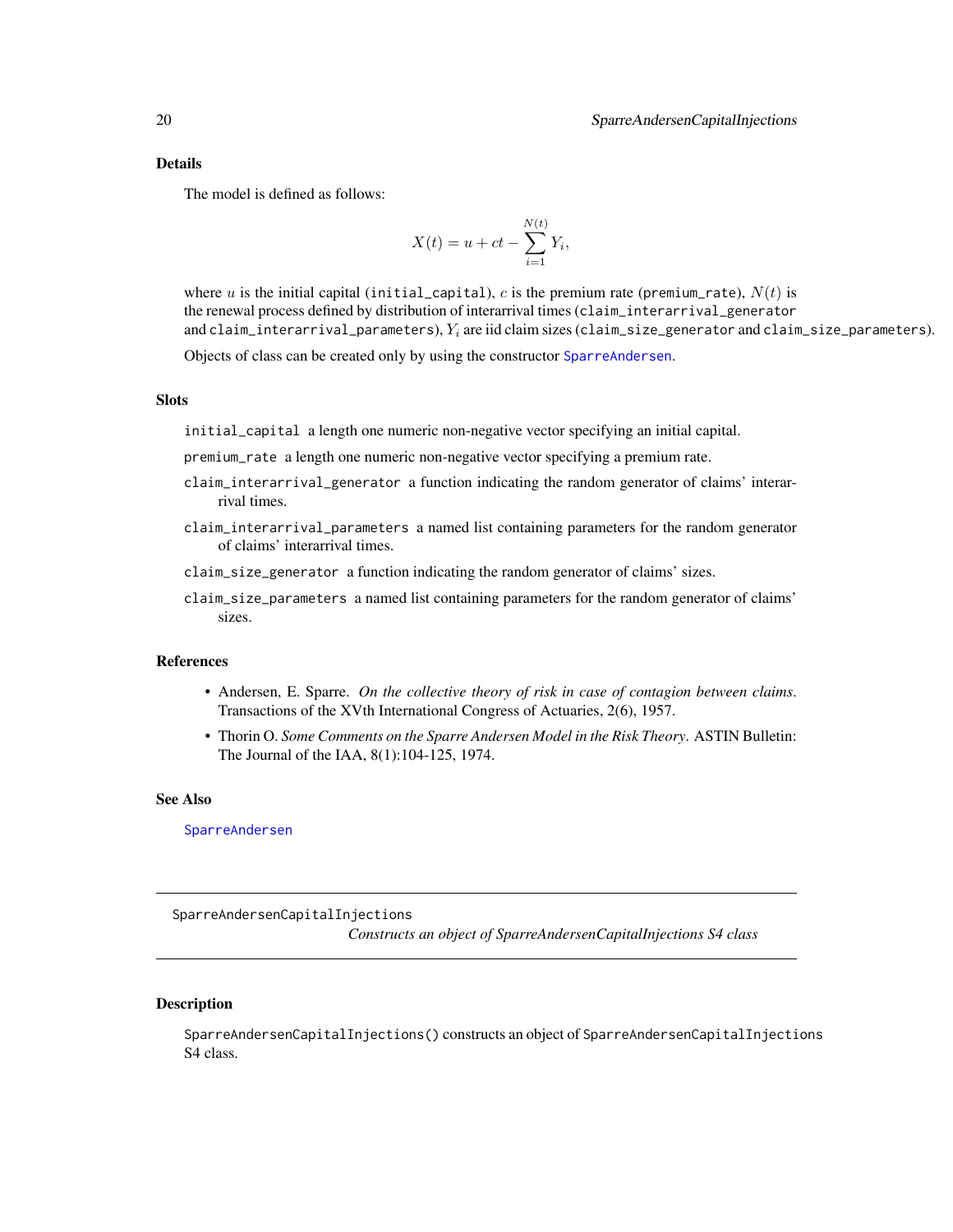#### Usage

```
SparreAndersenCapitalInjections(initial_capital = NULL, premium_rate = NULL,
 claim_interarrival_generator = NULL, claim_interarrival_parameters = NULL,
 claim_size_generator = NULL, claim_size_parameters = NULL,
 capital_injection_interarrival_generator = NULL,
  capital_injection_interarrival_parameters = NULL,
  capital_injection_size_generator = NULL,
  capital_injection_size_parameters = NULL)
```
### Arguments

| initial_capital                   |                                                                                                                                                |
|-----------------------------------|------------------------------------------------------------------------------------------------------------------------------------------------|
|                                   | a length one numeric non-negative vector specifying an initial capital. Default:<br>0.                                                         |
| premium_rate                      | a length one numeric non-negative vector specifying a premium rate. Default:<br>1.                                                             |
| claim_interarrival_generator      |                                                                                                                                                |
|                                   | a function indicating the random generator of claims' interarrival times. Default:<br>rexp.                                                    |
|                                   | claim_interarrival_parameters                                                                                                                  |
|                                   | a named list containing parameters for the random generator of claims' interar-<br>rival times. Default: $list(rate = 1).$                     |
| claim_size_generator              |                                                                                                                                                |
|                                   | a function indicating the random generator of claims' sizes. Default: rexp.                                                                    |
| claim_size_parameters             |                                                                                                                                                |
|                                   | a named list containing parameters for the random generator of claims' sizes.<br>Default: $list(rate = 1).$                                    |
|                                   | capital_injection_interarrival_generator                                                                                                       |
|                                   | a function indicating the random generator of capital injections' interarrival<br>times. Default: rexp.                                        |
|                                   | capital_injection_interarrival_parameters                                                                                                      |
|                                   | a named list containing parameters for the random generator of capital injec-<br>tions' interarrival times. Default: $list(\text{rate} = 1)$ . |
|                                   | capital_injection_size_generator                                                                                                               |
|                                   | a function indicating the random generator of capital injections' sizes. Default:<br>rexp.                                                     |
| capital_injection_size_parameters |                                                                                                                                                |
|                                   | a named list containing parameters for the random generator of capital injec-                                                                  |
|                                   | tions' sizes. Default: $list(rate = 1).$                                                                                                       |

#### Details

The function constructs an object of a formal S4 class SparreAndersenCapitalInjections, a representation of an extension of Sparre Andersen model that allows for positive jumps and defined as follows:

$$
X(t) = u + ct + \sum_{k=1}^{N^{(+)}(t)} Y_k^{(+)} - \sum_{i=1}^{N^{(-)}(t)} Y_i^{(-)}
$$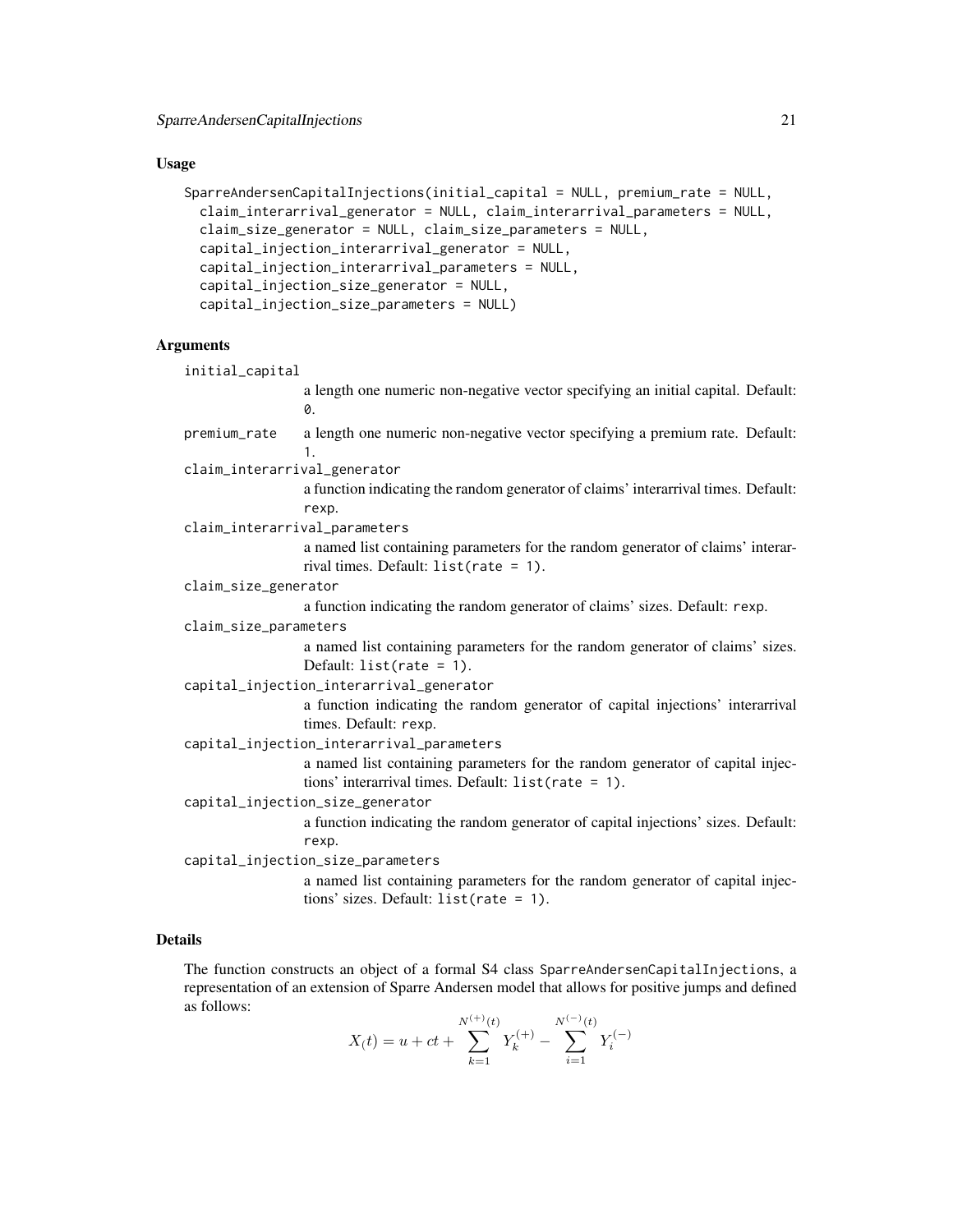<span id="page-21-0"></span>where u is the initial capital (initial\_capital), c is the premium rate (premium\_rate),  $N^{(+)}(t)$  is the renewal process of positive jumps (capital injections) defined by distribution of interarrival times (capital\_injection\_interarrival\_generator and capital\_injection\_interarrival\_parameters),  $Y_k^{(+)}$  $\kappa_k^{(+)}$  are iid capital injections' sizes (capital\_injection\_size\_generator and capital\_injection\_size\_parameters),  $\tilde{N}^{(-)}(t)$  is the renewal process of claims defined by distribution of interarrival times (claim\_interarrival\_generator and claim\_interarrival\_parameters),  $Y_i^{(-)}$  are iid claim sizes (claim\_size\_generator and claim\_size\_parameters).

#### Value

An object of [SparreAndersenCapitalInjections](#page-21-1) class.

#### References

Breuera L., Badescu A. L. *A generalised Gerber Shiu measure for Markov-additive risk processes with phase-type claims and capital injections*. Scandinavian Actuarial Journal, 2014(2): 93-115, 2014.

#### See Also

[CramerLundberg](#page-1-1), [CramerLundbergCapitalInjections](#page-4-1), link{SparreAndersen}.

#### Examples

```
model <- SparreAndersenCapitalInjections(
  initial_capital = 10,
  premium_rate = 1,
  claim_interarrival_generator = rexp,
  claim_interarrival_parameters = list(rate = 1),
  claim_size_generator = rexp,
  claim_size_parameters = list(rate = 1),
  capital_injection_interarrival_generator = rexp,
  capital_injection_interarrival_parameters = list(rate = 1),
  capital_injection_size_generator = rexp,
  capital_injection_size_parameters = list(rate = 1)
)
```
<span id="page-21-1"></span>SparreAndersenCapitalInjections-class *A formal S4 class SparreAndersenCapitalInjections*

#### Description

A formal S4 class representation of Sparre Andersen's extension that includes capital injections.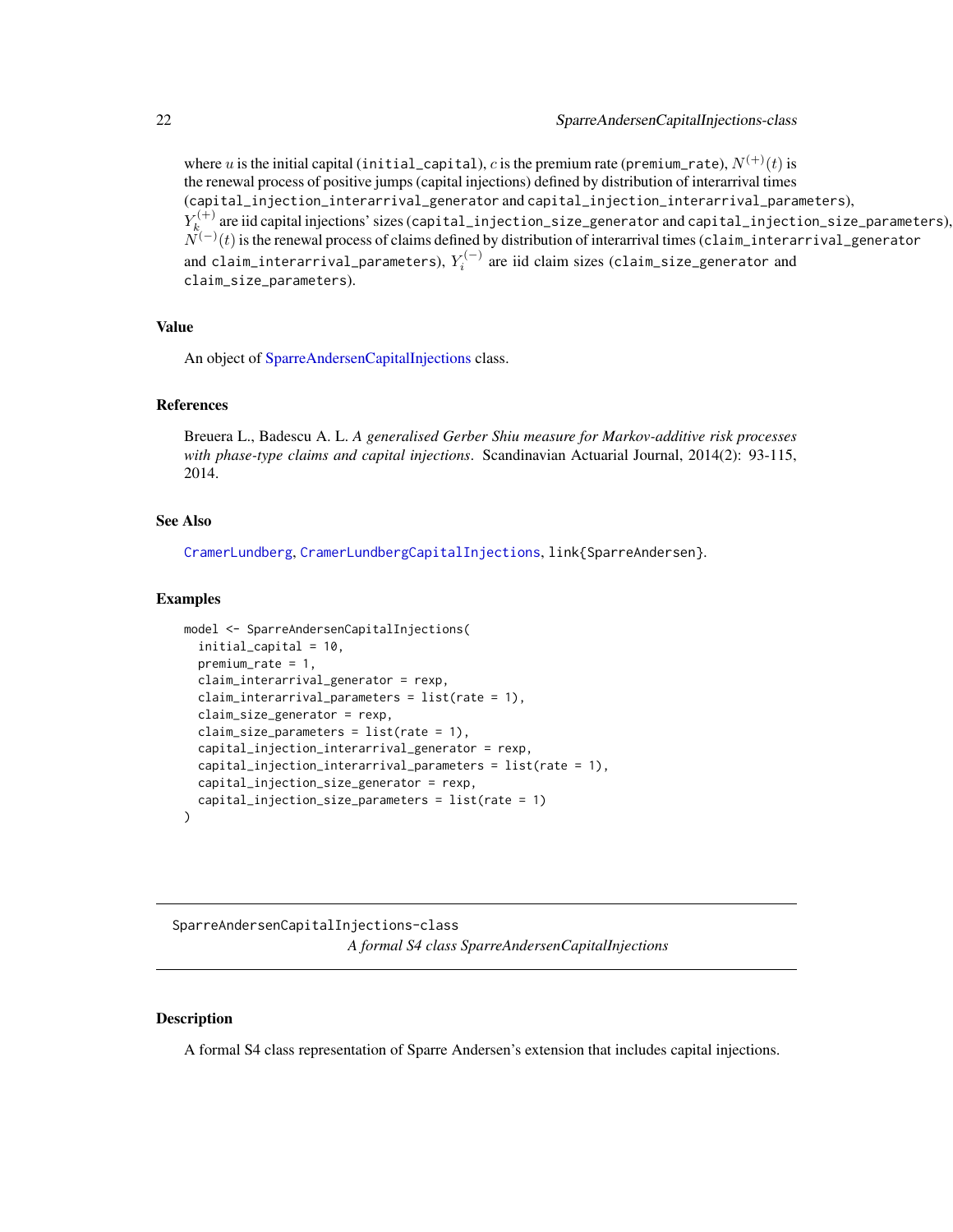<span id="page-22-0"></span>The model is defined as follows:

$$
X(t) = u + ct + \sum_{k=1}^{N^{(+)}(t)} Y_k^{(+)} - \sum_{i=1}^{N^{(-)}(t)} Y_i^{(-)}
$$

where u is the initial capital (initial\_capital), c is the premium rate (premium\_rate),  $N^{(+)}(t)$  is the renewal process of positive jumps (capital injections) defined by distribution of interarrival times (capital\_injection\_interarrival\_generator and capital\_injection\_interarrival\_parameters),  $Y_k^{(+)}$  $\kappa_k^{(+)}$  are iid capital injections' sizes (capital\_injection\_size\_generator and capital\_injection\_size\_parameters),  $\tilde{N}^{(-)}(t)$  is the renewal process of claims defined by distribution of interarrival times (claim\_interarrival\_generator and claim\_interarrival\_parameters),  $Y_i^{(-)}$  are iid claim sizes (claim\_size\_generator and claim\_size\_parameters).

Objects of class can be created only by using the constructor [SparreAndersenCapitalInjections](#page-19-1).

#### **Slots**

initial\_capital a length one numeric non-negative vector specifying an initial capital.

- premium\_rate a length one numeric non-negative vector specifying a premium rate.
- claim\_interarrival\_generator a function indicating the random generator of claims' interarrival times.
- claim\_interarrival\_parameters a named list containing parameters for the random generator of claims' interarrival times.
- claim\_size\_generator a function indicating the random generator of claims' sizes.
- claim\_size\_parameters a named list containing parameters for the random generator of claims' sizes.
- capital\_injection\_interarrival\_generator a function indicating the random generator of capital injections' interarrival times.
- capital\_injection\_interarrival\_parameters a named list containing parameters for the random generator of capital injections' interarrival times.
- capital\_injection\_size\_generator a function indicating the random generator of capital injections' sizes.
- capital\_injection\_size\_parameters a named list containing parameters for the random generator of capital injections' sizes.

#### References

Breuera L., Badescu A. L. *A generalised Gerber Shiu measure for Markov-additive risk processes with phase-type claims and capital injections*. Scandinavian Actuarial Journal, 2014(2): 93-115, 2014.

#### See Also

[SparreAndersenCapitalInjections](#page-19-1)